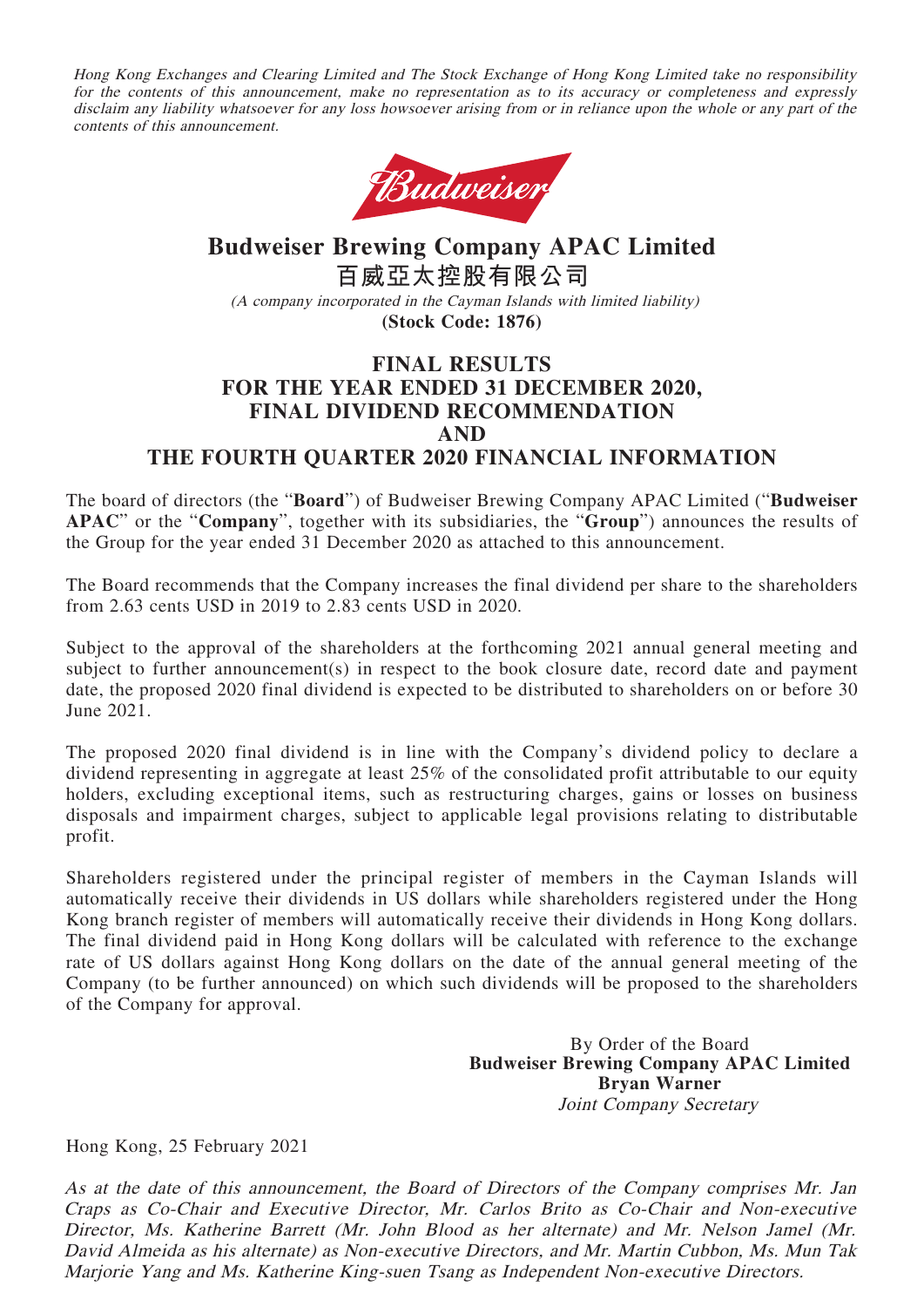

# **Budweiser APAC Reports FY2020 Results**

## **KEY FIGURES TO DATE1**

- **Volume:** Total volumes decreased by 12.1% in full year 2020 (FY20). In the fourth quarter of 2020 (4Q20), our volumes decreased by 2.6% as growth in China was offset by the continued impact from the COVID-19 pandemic in South Korea and India
- **Revenue:** Revenue declined by 12.4%, resulting in a 14.6% decline on a reported basis after including currency impacts and scope changes, with revenue per hl declining by 0.3% in FY20. In 4Q20, revenue declined by 1.6% while revenue per hl grew by 1.1%, driven by revenue per hl growth across our key markets, partially offset by country mix
- **Cost of Sales (CoS):** CoS decreased by 10.1%, resulting in a 12.3% decline on a reported basis after including currency impacts and scope changes, but increased by 2.3% on a per hl basis in FY20. In 4Q20, CoS decreased by 2.5% and remained stable on a per hl basis
- **Normalized EBITDA2:** Normalized EBITDA decreased by 23.7% with a lower normalized EBITDA margin of 28.3% in FY20. In 4Q20, normalized EBITDA decreased by 3.6% with a normalized EBITDA margin of 23.8%, mainly driven by a higher comparable of Other Operating Income (OOI) in the fourth quarter of 2019 (4Q19) in APAC West, partially offset by the double-digit normalized EBITDA growth in APAC East
- **Normalized Effective Tax Rate (ETR):** Normalized ETR was 39.0% in FY20 compared to 32.3% in full year 2019 (FY19), primarily driven by the impact of dividend withholding taxes and country mix. ETR on a reported basis was 41.9%, which included additional tax expenses related to prior years in South Korea as reported in the first quarter of 2020 (1Q20)
- **Normalized Profit:** Normalized profit attributable to equity holders of Budweiser APAC was 557 million USD in FY20 compared to 994 million USD in FY19. It was 15 million USD in 4Q20 compared to 37 million USD in 4Q19
- **Earnings per share (EPS):** Adjusted EPS<sup>3</sup> was 4.21 cents USD in FY20 versus 7.52 cents USD in FY19. Basic and diluted EPS was 3.89 cents USD in FY20 compared to 7.50 cents USD in FY19
- **Dividend:** Our recommended dividend per share increased from 2.63 cents USD in 2019 to 2.83 cents USD in 2020, given our strong track record in cash generation and the recent momentum of our business, while we continue to invest in our growth initiatives. This is also supported by our robust balance sheet and net cash position of approximately 1.3 billion USD at the end of 2020

<sup>1</sup> Unless otherwise stated, the growth rates presented in this document are based on organic growth figures and refer to audited FY20 and unaudited 4Q20 versus the same period of last year. Please refer to Annex 1 for unaudited 4Q20 financial information, and Annex 2 for further information on the calculation of organic growth figures. Please also refer to the end of this press release for important notes and disclaimers.

<sup>2</sup> Normalized EBITDA is a key financial measure regularly monitored by management in managing the Group's performance, capital and funding structure. Normalized EBITDA is calculated by excluding the following effects from profit attributable to equity holders of Budweiser APAC: (i) non-controlling interests; (ii) income tax expense; (iii) share of results of associates; (iv) net finance cost; (v) non-recurring net finance cost; (vi) non-recurring items above EBIT (including non-recurring costs) and (vii) depreciation, amortization and impairment. Please refer to the "Reconciliation between profit attributable to equity holders and normalized EBITDA" section of this press release for further information.

<sup>3</sup> Adjusted basic earnings per share (Adjusted EPS) calculation uses the normalized profit attributable to equity holders of Budweiser APAC divided by the weighted average number of shares outstanding as of 31 December 2020 deducting the shares held in trust held by a trustee (13,220,488,139 shares).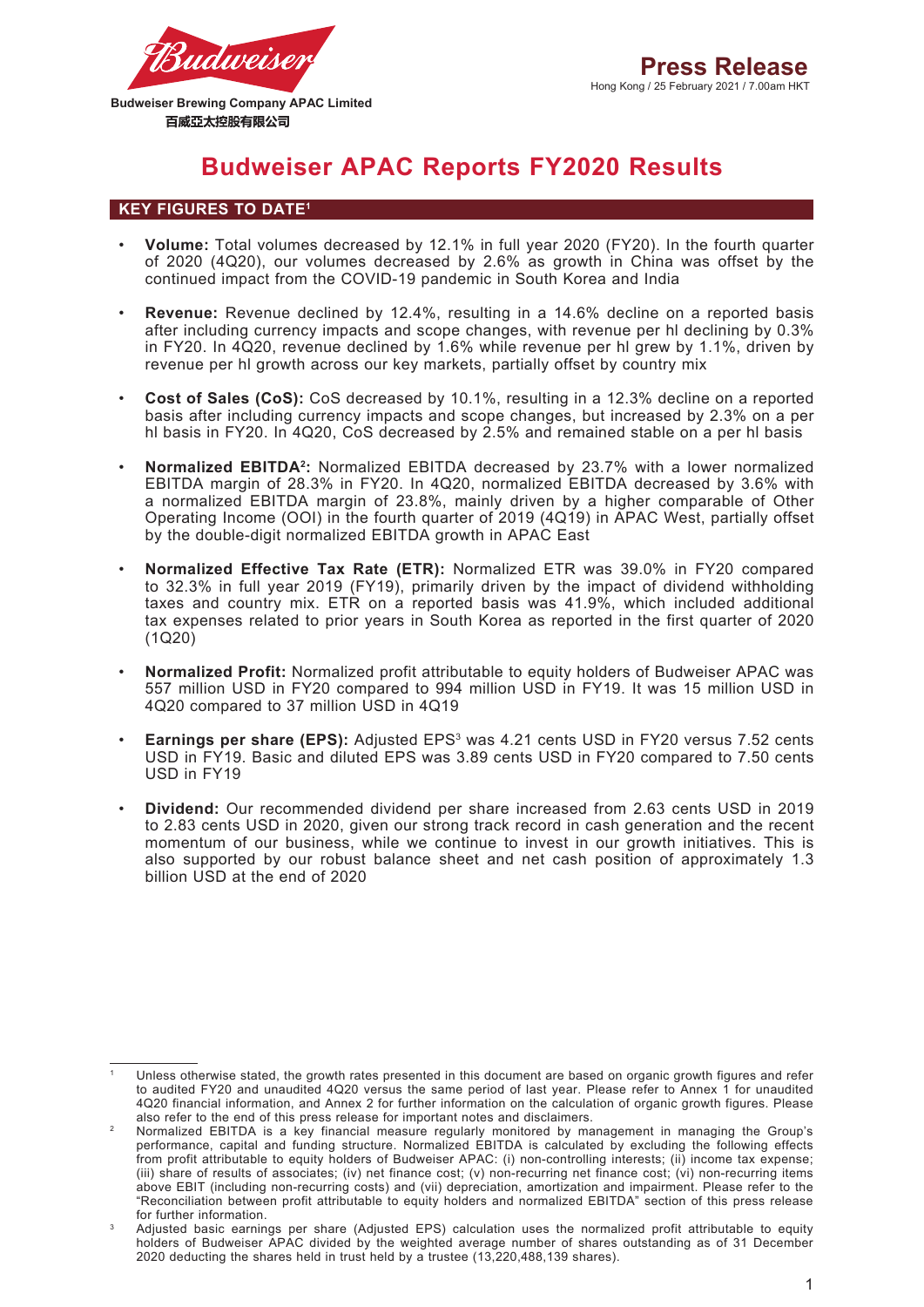

#### **Figure 1. Consolidated performance (million USD)**

|                                                                                                                                                                   | <b>FY20</b>                                               | <b>FY19</b>                                                 | Organic<br>growth <sup>4</sup>                                                          |
|-------------------------------------------------------------------------------------------------------------------------------------------------------------------|-----------------------------------------------------------|-------------------------------------------------------------|-----------------------------------------------------------------------------------------|
| <b>Total volumes (thousand his)</b>                                                                                                                               | 81,115                                                    | 93,168                                                      | $-12.1%$                                                                                |
| <b>Revenue</b><br><b>Gross profit</b><br>Gross margin<br><b>Normalized EBITDA</b><br>Normalized EBITDA margin<br><b>Normalized EBIT</b><br>Normalized EBIT margin | 5,588<br>2,907<br>52.0%<br>1,584<br>28.3%<br>937<br>16.8% | 6,546<br>3,488<br>53.3%<br>2,121<br>32.4%<br>1,466<br>22.4% | $-12.4\%$<br>$-14.4%$<br>$-124$ bps<br>$-23.7%$<br>$-427$ bps<br>$-34.1%$<br>$-570$ bps |
| Profit attributable to equity holders of Budweiser APAC<br>Normalized profit attributable to equity holders of<br><b>Budweiser APAC</b>                           | 514<br>557                                                | 898<br>994                                                  |                                                                                         |
| EPS (cent USD)<br><b>Adjusted EPS (cent USD)</b>                                                                                                                  | 3.89<br>4.21                                              | 7.50<br>7.52                                                |                                                                                         |

# **MANAGEMENT COMMENTS**

In 2020, the COVID-19 pandemic had a significant impact on the health, economy and many other aspects of our communities. Health and safety of our colleagues continue to be our top priority. We are extremely proud of our colleagues who have been embracing challenges with resilience and agility. We also extend our deepest gratitude to healthcare and other essential workers who have been keeping us safe and those in the science field who have been working to develop vaccines in record time.

Our top-line performance during the year was highly sensitive to COVID-19 related restrictions on our sales channels, especially the premium on-premise channel where we have a strong position in our key markets:

- In **China**, with the exception of losses in February through April 2020 mainly due to the COVID-19 impact on the on-premise channel, our full year volumes, revenues and market share grew year-on-year. As a result of effective commercial actions, we delivered our highest summer volumes ever during May through August 2020, and finished 4Q20 with a volume growth and a market share gain, despite channel inventory reduction due to a later Chinese New Year (CNY) in 2021. Our Premium and Super Premium portfolio followed a similar trend throughout the year and grew by mid-single digits in 4Q20.
- In **South Korea**, our business suffered during each of the three significant waves of the COVID-19 pandemic. We estimate that the majority of our FY20 volume loss was due to industry decline, and our FY20 market share loss was mainly driven by the channel mix shift during the COVID-19 pandemic, as we have a strong leadership position in the declining on-premise channel. We have adapted our commercial actions and invested in our innovations across different price segments and styles (e.g., Hoegaarden Green Grape variant, Cass 0.0, Filgood 7) to accelerate our business recovery. As a result, in the growing in-home channel, we grew volumes by mid-single digits and market share in FY20 according to Nielsen. In the on-premise channel, while we estimate that we lost market share in FY20, our market share improved throughout the year with a market share gain in 4Q20 driven by the increasing momentum of Cass.
- In **India**, although the impact of the COVID-19 pandemic was significant in FY20, our volumes improved consistently quarter-over-quarter after the second quarter of 2020 (2Q20). Budweiser became our biggest brand for the first time in India. We have also activated additional strategic initiatives to fuel the growth of Corona, Hoegaarden and the Super Premium segment. The launch of Hoegaarden 0.0, in addition to our alreadyavailable Budweiser 0.0, led to strong growth of our non-alcohol portfolio in FY20.

Unless otherwise stated, the growth rates presented in this document are based on organic growth figures and refer to audited FY20 and unaudited 4Q20 versus the same period of last year. Please refer to Annex 1 for unaudited 4Q20 financial information, and Annex 2 for further information on the calculation of organic growth figures. Please also refer to the end of this press release for important notes and disclaimers.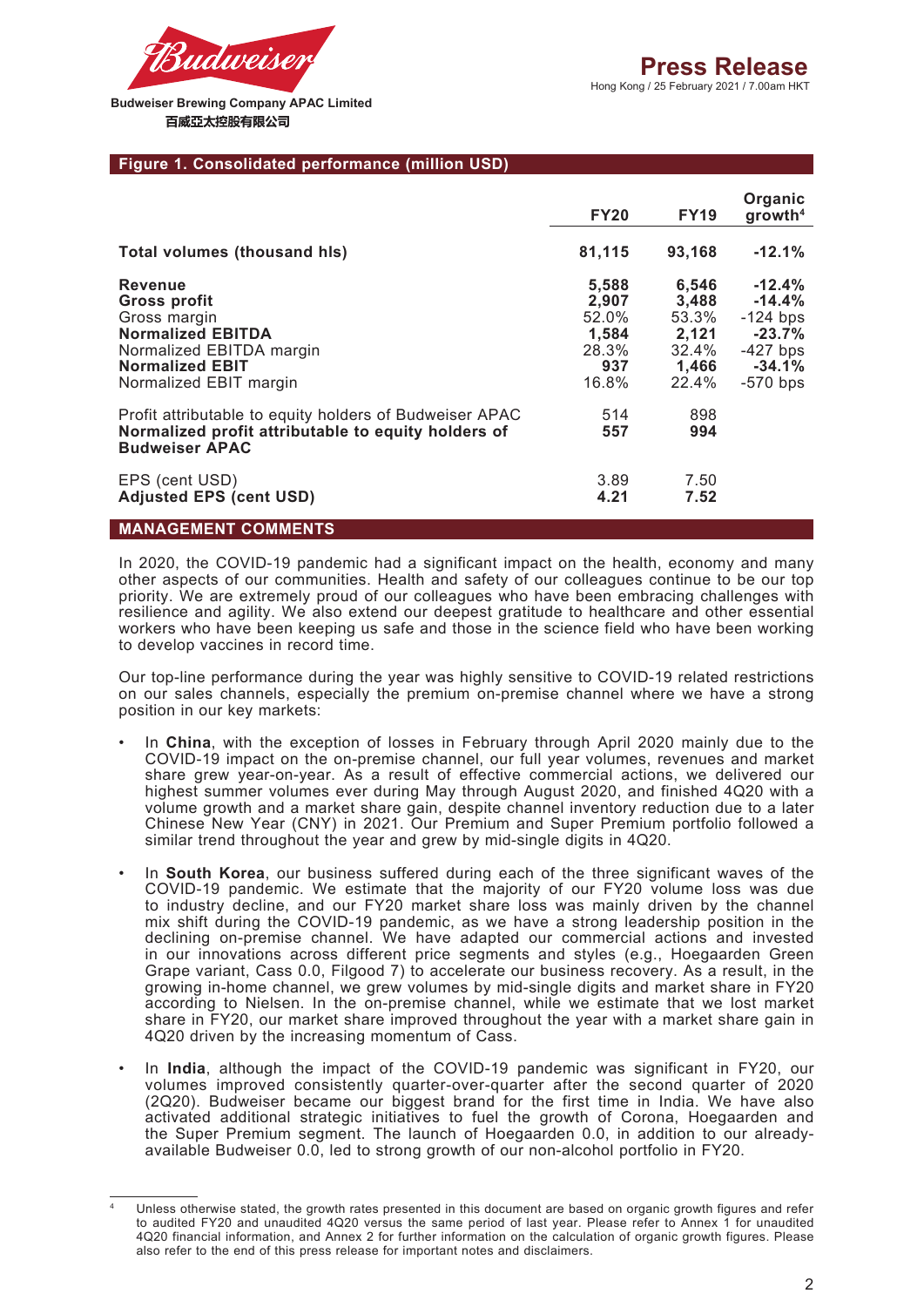

Amid a difficult year of 2020, we remain committed to our capital allocation priorities: firstly, invest in organic growth initiatives; secondly, pursue strategic inorganic opportunities; and thirdly, dividend to our shareholders. We maintained a strong balance sheet with additional efficiencies identified in our working capital and capital expenditures. Our net cash position<sup>5</sup> increased by 387 million USD as compared to the end of 2019, to approximately 1.3 billion USD at the end of 2020. As such, our recommended dividend per share increased from 2.63 cents USD in 2019 to 2.83 cents USD in 2020.

Our commitment to Environment, Social and Governance (ESG) matters is stronger than ever. During the COVID-19 pandemic, we looked for ways to contribute to the communities where we operate, including various support and donations, such as personal protective equipment and emergency drinking water. Meanwhile, we have made significant progress on our longterm commitments, such as 2025 Sustainability Goals<sup>6</sup>, Community Engagement programs<sup>7</sup>, Diversity and Inclusion initiatives, across our key markets. We are dedicated in building a company, with sustainable long-term growth, that positively impacts our communities.

In FY20, although we faced extraordinary challenges related to the COVID-19 pandemic, our colleagues rose against adversity and supported the communities where we operate across Asia Pacific. We are excited about our business prosperity in China as reinforced by the increasing momentum since April 2020 and our strong CNY campaign in 2021. In South Korea, amid various waves of COVID-19 outbreaks, we grew volumes and market share in the growing in-home channel in FY20 according to Nielsen and identified additional efficiencies to minimize the top-line impact on our profitability. We are confident in our commercial plans, supported by a strong innovation pipeline, to recover and grow our business in South Korea. In India, we continue to create value by accelerating the premiumization trend and growing the non-alcohol segment. Our pan-Asian platform remains robust through the COVID-19 pandemic, and we are investing in our strategic priorities and commercial plans to fuel our future growth across Asia Pacific.

#### **ENVIRONMENT, SOCIAL AND GOVERNANCE (ESG)**

During the turbulent and uncertain times in 2020, we have remained focused on delivering ESG goals, which are essential for our sustainable long-term growth. Our 2025 Sustainability Goals, which are aligned with the United Nation Sustainable Development Goals, deliver a clear strategy and measurable, positive impact on the environment and the communities where we operate. More than ever, we are taking an active role and investing in our communities to build a sustainable future together through our ESG initiatives, which are an integral part of our business every day.

• **Climate Action:** Climate change could have a long-term material impact on the communities where we live and work. We are building climate resilience by committing to transition our operations to 100% renewable electricity and reduce our greenhouse gas (GHG) emissions by 25% across our value chain by 2025, as compared to our baseline year of 2017. Recently in China, we have contracted to purchase 100% renewable electricity for our Ziyang brewery, the first in the Chinese beer industry to accomplish this important milestone and set the benchmark for future facilities to follow. In addition, we have deployed more than 200 alternative energy vehicles, such as liquefied natural gas trucks, electric trucks, and hydrogen fuel cell vehicle trucks with cutting-edge technology to reduce carbon emissions. By the end of 2020, we had 10% reduction across our value chain in Scope 1, 2 and 3 GHG emissions as compared to 2017. As a recognition of our efforts, we were awarded the title of "Green Logistics Innovation Leading Enterprise of the Year 2020" by the China Federation of Logistics and Purchasing.

<sup>5</sup> Our net cash position was calculated based on Cash and Cash Equivalents net of Bank Overdrafts on 31 December 2019 and 2020, respectively.

Please visit our website at https://budweiserapac.com/en/Sustainability.html for additional information about our 2025 Sustainability Goals.

Please visit our website at https://budweiserapac.com/en/community-engagement.html for additional information about our Community Engagement programs.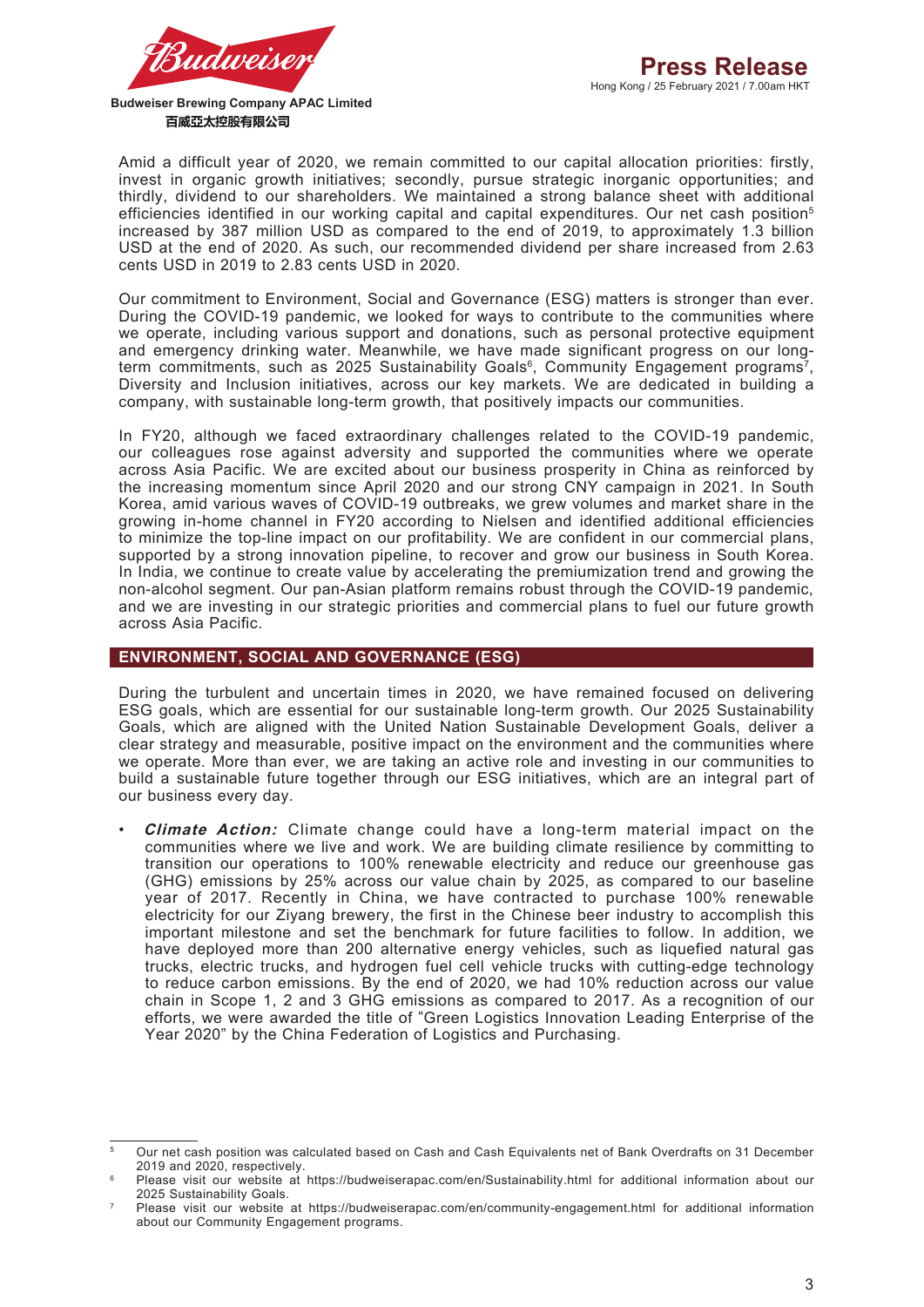

- **Water Stewardship:** Water is a critical resource for the economic, social and environmental well-being of our communities, as well as an indispensable ingredient in all of our products. As a leading brewer in Asia Pacific, we are committed to improving water quality and quantity in the communities where we operate. Our goal is that 100% of the communities in high stress areas where we operate will have measurably improved water availability and quality by 2025. In India, for example, where we have identified areas of high levels of water stress, we have been working with local stakeholders including International Crop Research Institute for the Semi-arid Tropics (ICRISAT), Let's Endorse, the Ground Water Board, to address water availability challenges in 13 villages close to our operations. We are also actively involved in building water storage structures (e.g., check dams, well water recharge infrastructure, rainwater harvesting structures) and promoting climate friendly agriculture through water and soil conservation initiatives. Since the implementation of these programs, we have created approximately 10 million hl of groundwater recharge at high-risk watershed sites in India. Meanwhile, inside our facilities across the Asia Pacific region, we reduced water usage per hl beer volumes to 2.47 hl/hl by the end of 2020, which was a 17% reduction since our baseline year of 2017.
- **Circular Packaging:** As the world faces increasing resource scarcity, we believe that taking a circular approach to packaging and improving the materials we use will advance the long-term sustainability of our business and of the communities where we operate. We are committed to having 100% of our products in packaging that is returnable or made from majority recycled content by 2025. In FY20, 53.3% of our volume was in returnable packaging and 46.3% of our packaging was made from recycled content. We continue to follow our strategy of "Reduce, Reuse, Recycle and Rethink" to drive impactful changes in this area. In South Korea, for example, Cass became the first in the industry to use 100% recycled paper for box packages. In addition, we reduced the use of plastic shrink film in the packaging of Cass canned beer, which eliminated nearly 100 tons of plastic use annually.
- **Smart Agriculture:** High-quality agricultural crops from thriving communities and healthy ecosystems are essential for brewing our beers. Our goal is that 100% of our direct farmers will be skilled, connected and financially empowered<sup>8</sup> by 2025. In FY20, 92% of our direct farmers were skilled, 100% of them connected and 83% of them financially empowered. We take a "farmer-centric" approach to smart agriculture and focus on increasing farmers' resilience and reducing production volatility through improved breeding and crop management practices. During the COVID-19 pandemic, our Agricultural Development team in India worked closely with local farmers to support them through the pandemic and improve the quality of their barley. These partnerships resulted in a successful harvest of over 4,000 tons of high-quality malting barley, all of which we purchased to brew our highquality beers. When our communities thrive, we thrive.
- **Responsible Drinking:** We believe that every experience with beer should be positive. We are committed to meaningfully reducing the harmful use of alcohol. Amid the COVID-19 pandemic, we continued prioritizing the annual Responsible Drinking campaigns across our key markets (either physically or virtually), through long-standing partnerships with local public transportation authorities to promote road safety and prevent drunk driving. As a result of these efforts, we received the "Road Safety Innovation" award from China Ministry of Public Security and "The Best Corporate Social Responsibility Enterprise of the Year" award from Southern Weekly in China.
- **Diversity & Inclusion (D&I):** Our greatest strength is our people, and we are measured by the quality and diversity of our teams. We believe diversity leads to better decisionmaking and better results. In 2020, we launched a D&I Council that is co-chaired by our Chief Executive Officer and Chief People Officer, with representatives from different functions and business units. This council provides a centralized platform to champion D&I initiatives throughout our company, while providing practical training and knowledge sharing sessions to our colleagues. Although the percentage of female colleagues in our overall workforce decreased slightly to 39% as of the end of 2020, female representation in our leadership team<sup>9</sup> increased to 25%. Moreover, in our 2020 employee engagement survey conducted by Willis Tower Watson, we scored 17 points higher than the average of global Fast-Moving Consumer Goods (FMCG) companies on the D&I index. The 2020 Human Resources Technology Conference & Exposition in China recognized our efforts by naming us among the "Best Human Resources Solutions".

<sup>&</sup>lt;sup>8</sup> In the context of our Smart Agriculture goal, "skilled" is measured by the number of our direct farmers who have access to good barley varieties and technical training, "connected" is measured by the number of our direct farmers with whom we are regularly in touch to share insights and information on crop management, pricing, and health and safety of their farms, and "financially empowered" is measured by the number of our direct farmers to whom we provide assistance in growing their business and access to the financial tools they need.

Refers to the top four leadership levels in our company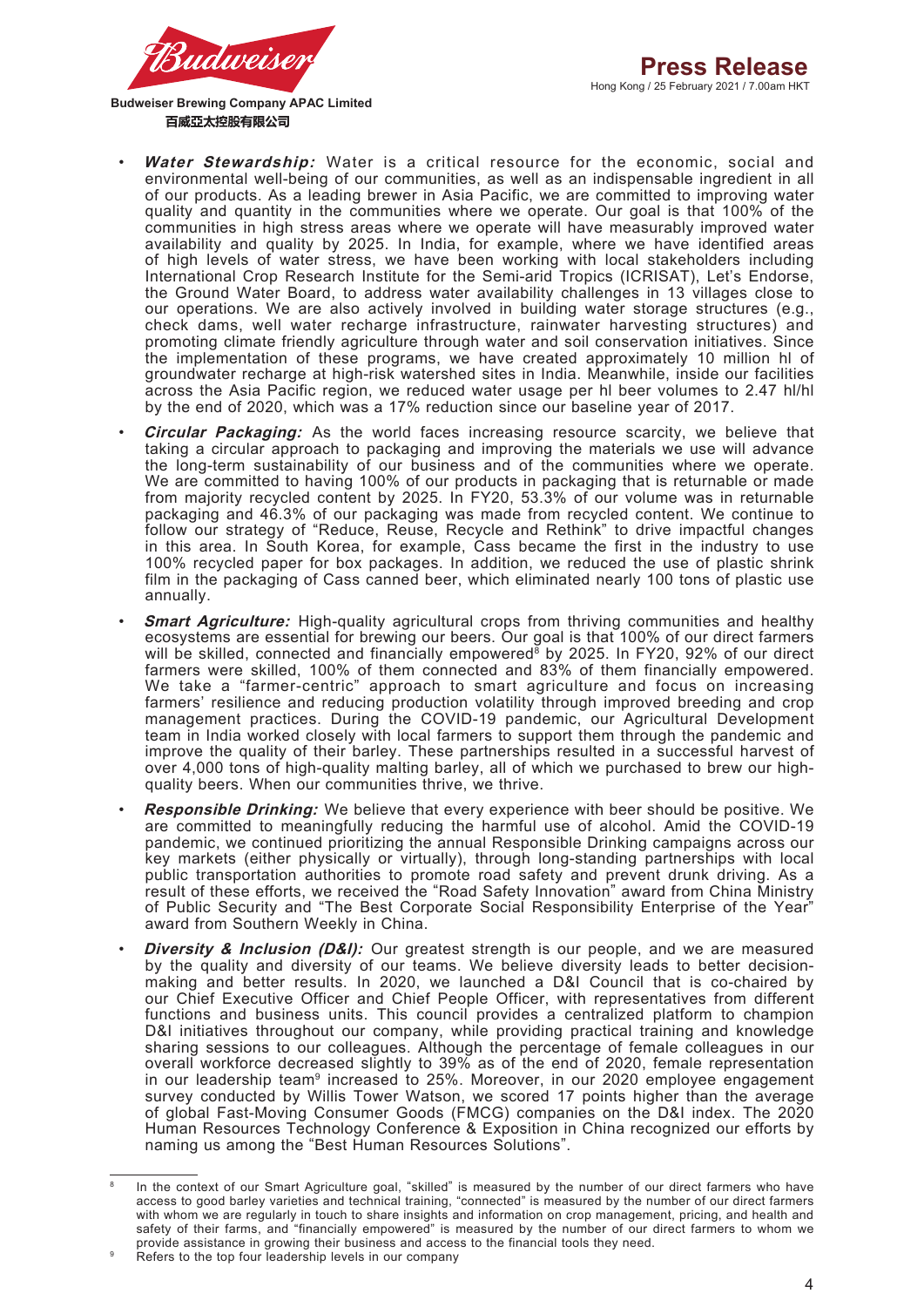

**Governance:** The corporate governance rules established by the Budweiser APAC Board support our business ambitions while stipulating that our company should be responsibly managed and properly controlled. Without limiting vision or hampering swift action, the rules establish a framework of best practices, a way of thinking, and ways of working within and around our company that provides clarity and commands adherence to the highest standards of business integrity and ethics. With our rigorous system of controls and an experienced Board, we are committed to achieving the highest standards of corporate governance and safeguarding the interests of our shareholders, colleagues, consumers and the communities where we operate.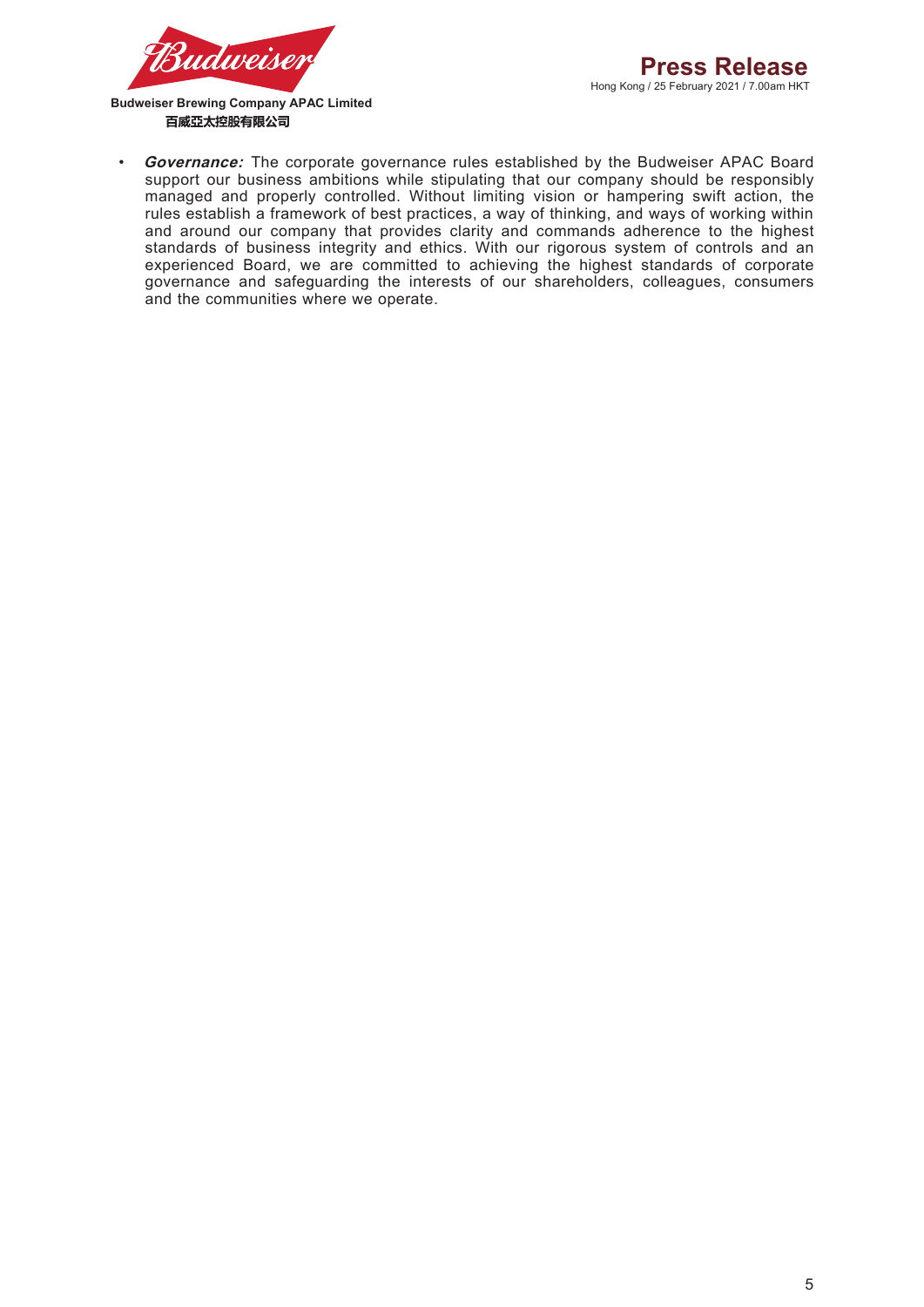

# **BUSINESS REVIEW**

## **APAC WEST**

In FY20, our revenue in the APAC West region declined by 13.3%, resulting in a 14.5% decline on a reported basis after including currency impacts and scope changes. The organic revenue decline was driven by a volume decline of 12.4% and a revenue per hl decline of 1.0%. Normalized EBITDA declined by 24.8% in FY20.

In 4Q20, revenue grew by 0.2% driven by a 1.0% increase in revenue per hl, partially offset by a volume decline of 0.8%. Normalized EBITDA declined 7.7%, mainly driven by a challenging comparable of Other Operating Income (OOI) in 4Q19.

#### **China**

In FY20, our revenue in China declined by 11.0% driven by a volume decline of 10.0% and revenue per hl decline of 1.1%. Normalized EBITDA declined by 20.1%. Our results during February through April 2020, when COVID-19 related restrictions were the toughest on the premium on-premise channel, represented over 100% of the decline in our FY20 volumes, revenues and normalized EBITDA.

In 4Q20, we delivered volume growth of 0.9% despite channel inventory reduction due to a later CNY in 2021. Our revenue grew by 1.3% and revenue per hl grew by 0.4%, driven by continued premiumization partially offset by the negative impact from channel inventory reduction. Normalized EBITDA declined by 6.9%, driven by higher commercial investments in 4Q20 and a challenging comparable of OOI in 4Q19.

While we lost substantial market share between February and April 2020 mainly due to the COVID-19 impact on the on-premise channel, we recovered swiftly through our effective commercial actions and resource allocation. We consistently gained market share in each subsequent quarter, especially in 4Q20 with an estimated market share gain of 140 bps. As a result, we significantly reduced the FY20 market share loss to 55 bps.

We continued to invest in our commercial strategies: **Premiumization, Commercial Expansion** and **Digital Transformation**, to accelerate business recovery and seed future growth opportunities:

**Premiumization:** Our Premium portfolio, led by Budweiser, grew by mid-single digits in 4Q20. Leveraging our partnership with Lionel Messi, we launched customized social media contents and creative trade activations for the Chinese fans to celebrate his recordbreaking goal scoring moment with Budweiser. Our Premium variant of Harbin, Harbin 1900, also had a strong quarter as we celebrated the 120-year heritage of this oldest beer brand in China.

Our Super Premium portfolio showed a strong performance in 4Q20. We estimate that Corona remained the #1 Super Premium beer brand by value and Hoegaarden the #1 Wheat beer brand in FY20. Blue Girl continued its strong momentum and grew by double digits in FY20. We strengthened our brands by creating memorable experiences for our consumers, such as Corona Sunset Festival, Hoegaarden Mid-Autumn Festival and Stella Artois Christmas Gala. In addition, our Craft portfolio grew by high single digits in FY20, with an accelerated, strong double-digit growth in 4Q20.

In adjacencies, we are piloting various innovations, such as Mike's Hard Lemonade, to set the stage for further premiumization.

• **Commercial Expansion:** In the important in-home channel, we grew market share in 4Q20 and FY20 according to Nielsen. Our customized trade programs, such as consumer loyalty program and cross-category promotions, continued to drive strong performance especially in key accounts. In e-commerce, we continued our double-digit volume growth and gained market share, leading the beer category with more than twice the market share of the next brewer, in FY20 according to Nielsen. We have been leveraging this channel to increase visibility of our brands and launch innovation products.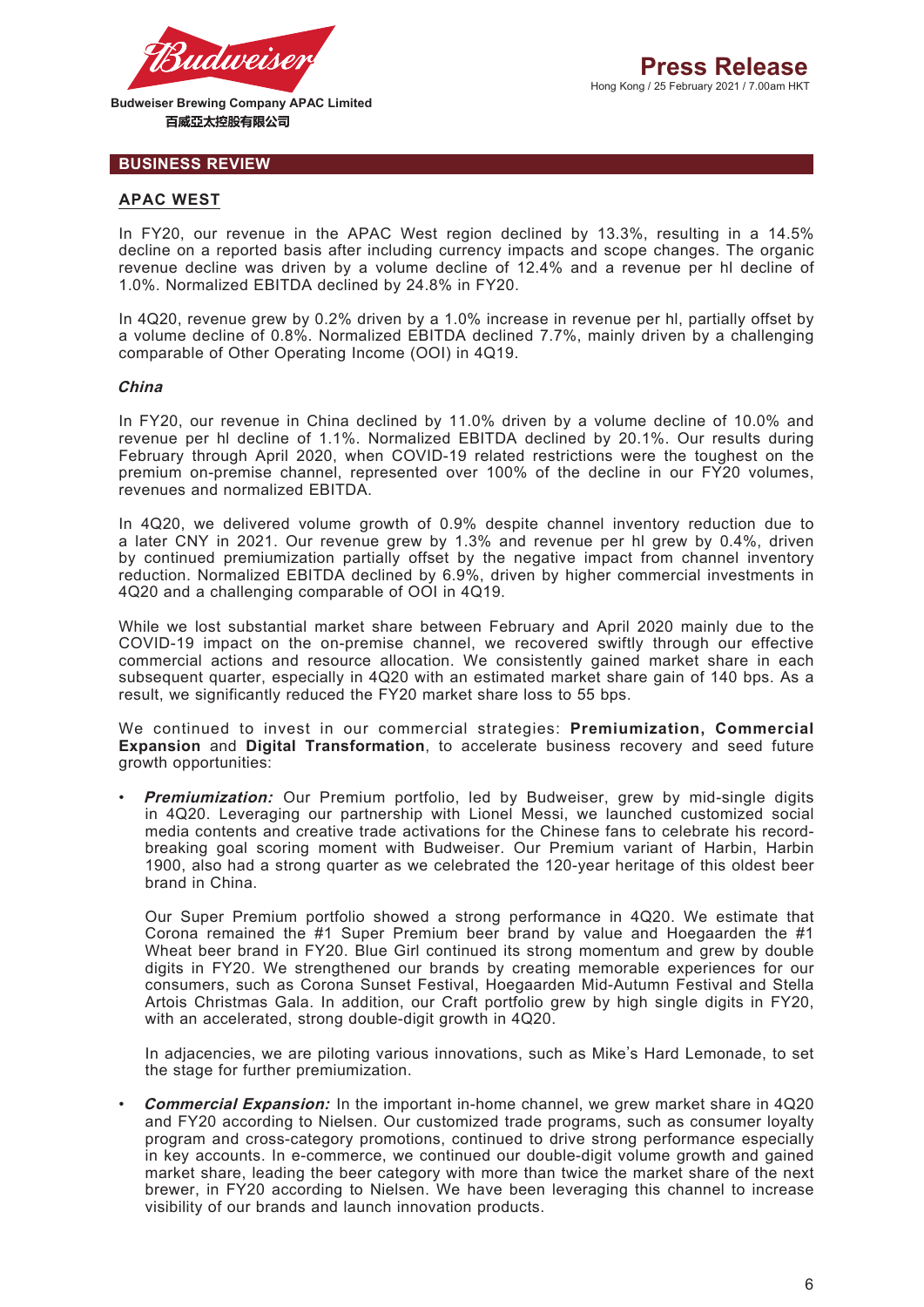

• **Digital Transformation:** As a consumer-focused, insights-driven company, we strive to understand the values, lifestyles and preferences of consumers today and predict how they may evolve in the future. More than ever, we are investing in data and technology to expand our competitive advantage in the fast-growing digital space. BUD SPACE, our omni-channel digital consumer loyalty program, has been one of our strategic initiatives to build even stronger connections directly with consumers and fuel our top-line growth. In 2020, the number of repeated users of BUD SPACE increased month-over-month and reached 13 million Budweiser consumers by the end of the year. DraftLine, our in-house marketing agency, analyzed consumer sentiment and identified consumer trends in each market, to develop effective brand messages and deliver them to specific audiences. This analysis has enabled us to be more agile, relevant and cost-effective with our marketing campaigns, even with the fluid market conditions as a result of the COVID-19 pandemic.

#### **India**

Although the impact of the COVID-19 pandemic was significant in FY20, our volumes improved consistently quarter-over-quarter after 2Q20. In 4Q20, several states reversed the COVID-19 Cess<sup>10</sup>, while restrictions on the on-premise channel were also being eased.

Amid the challenging environment, we estimate that Budweiser continued to grow market share in FY20 and became our biggest brand for the first time in India. We have also activated additional strategic initiatives to fuel the growth of Corona, Hoegaarden and the Super Premium segment. The launch of Hoegaarden 0.0, in addition to our already-available Budweiser 0.0, led to strong growth of our non-alcohol portfolio in FY20.

#### **APAC EAST**

In FY20, our revenue in the APAC East region declined by 9.0%, resulting in a 15.2% decline on a reported basis after including currency impacts and scope changes. The organic revenue decline was driven by a volume decline of 10.5%, partially offset by revenue per hl growth of 1.7%. Normalized EBITDA declined by 19.3%.

In 4Q20, revenue declined by 7.6%, driven by a volume decline of 11.6%, partially offset by a revenue per hl growth of 4.4% mainly driven by favorable channel mix in South Korea. Normalized EBITDA grew by 11.7% as a result of additional cost efficiencies to minimize the top-line impact on our profitability, coupled with a favorable comparable in 4Q19.

#### **South Korea**

In 4Q20, South Korea experienced the most serious wave of the COVID-19 outbreak, which resulted in the toughest restrictions implemented to date. As a result, industry declined by double digits.

We estimate that our total market share declined by approximately 220 bps in FY20, more than half of which was driven by channel mix shift mainly resulting from the COVID-19 pandemic. We have adapted our commercial actions and invested in our innovations. As a result, in the growing in-home channel, we grew market share year-over-year in FY20 according to Nielsen. In the on-premise channel, while we estimate that we lost market share in FY20, our market share improved throughout the year with a market share gain in 4Q20 driven by the increasing momentum of Cass.

In 4Q20, our Cass campaigns with EXO-SC, members from an influential K-pop<sup>11</sup> band, elevated Cass' energetic and innovative brand image among young adults above the legal drinking age. We also launched Cass 0.0 in the in-home channel, including e-commerce, so consumers can experience our non-alcohol innovation on more occasions. In February 2021, we rolled out a national launch of HANMAC, our classic lager innovation made with 100% high-quality domestic rice, following successful pilot results in 2020. We are confident in our commercial plans and innovations for Cass and our Core portfolio overall, to capture future growth opportunities.

We continued to lead the Premium segment and grow market share in FY20 according to our estimates. In the growing Happoshu<sup>12</sup> segment, we estimate that we grew volumes and market share once again in 4Q20 and FY20. We continue to leverage our full portfolio to address consumer needs on different occasions across our sales channels.

<sup>10</sup> Temporary additional taxes imposed by some states in India during the COVID-19 pandemic

<sup>11</sup> Korean popular music

<sup>12</sup> Low-malt beverages in South Korea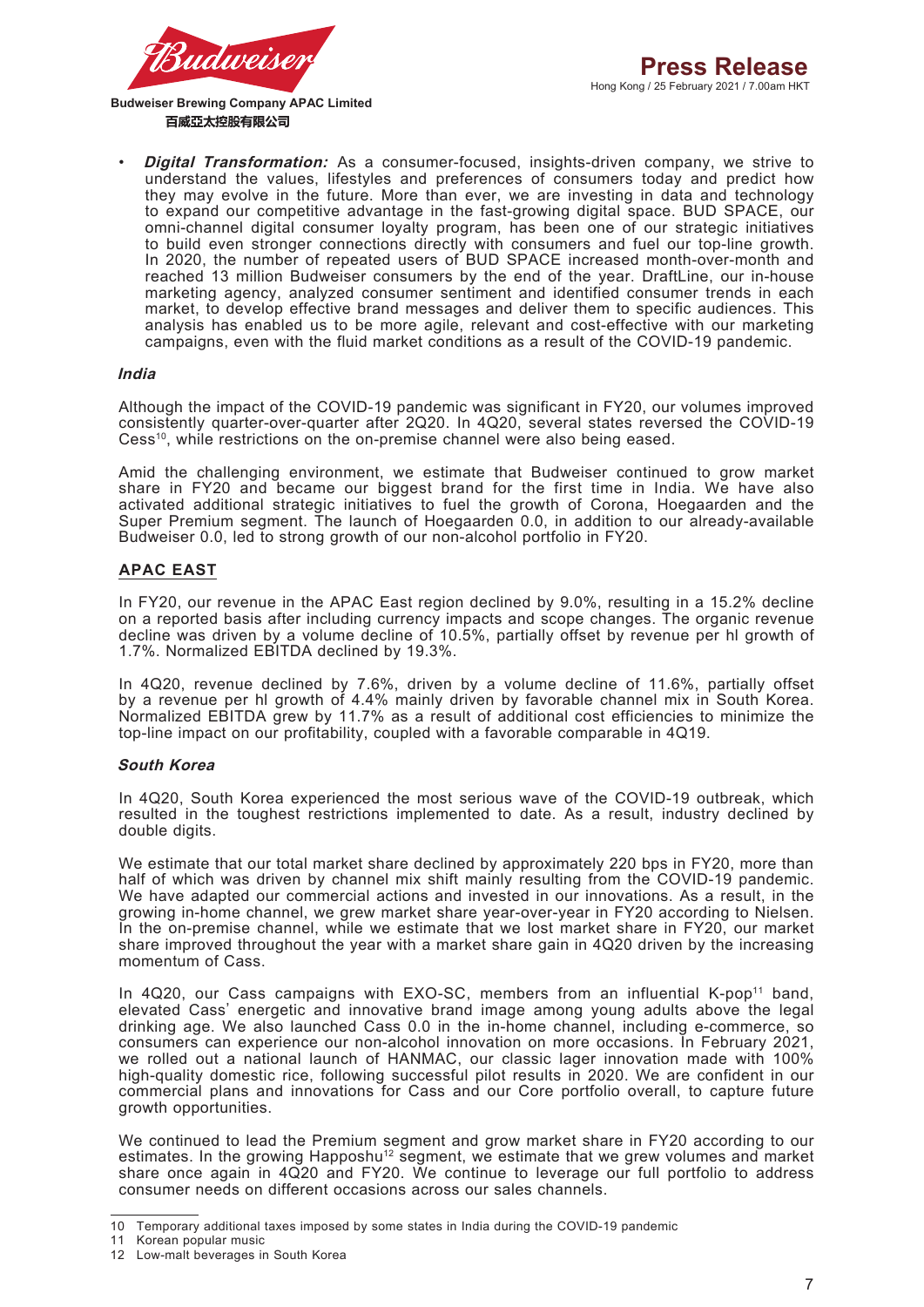

Hong Kong / 25 February 2021 / 7.00am HKT **Press Release**

**Budweiser Brewing Company APAC Limited**  百威亞太控股有限公司

#### **OUTLOOK**

In China, there were sporadic local COVID-19 outbreaks in the north and northeast regions in December 2020 and January 2021. As precautionary measures, people were encouraged to stay in the city of their residence instead of traveling back to their hometowns for CNY as they traditionally do. This change of CNY travel trend accelerated our business in the coastal regions where many migrant professionals and workers reside, while putting pressure on our business in certain north and northeast cities that are the hometowns where people spent their CNY holidays in prior years. We adapted our commercial investments swiftly and delivered a successful CNY campaign as a solid start of the year. Our volumes to date in 2021 are in line with our expectations with healthy brand mix given our more premium portfolio in the coastal regions.

In South Korea, we are cautiously optimistic on the recovery of the overall economy and industry, as the number of daily new cases of COVID-19 trended downward and restrictions were eased in February 2021 as compared to December 2020. We have put in place strong commercial plans, supported by the national launch of HANMAC and continued innovation with Cass, to accelerate the recovery of the industry and our business in South Korea.

Although the COVID-19 pandemic continues to present uncertainties in 2021, we believe that our strong foundation, deliberate strategic focus and effective commercial actions will drive continued improvement of our business across markets in Asia Pacific this year.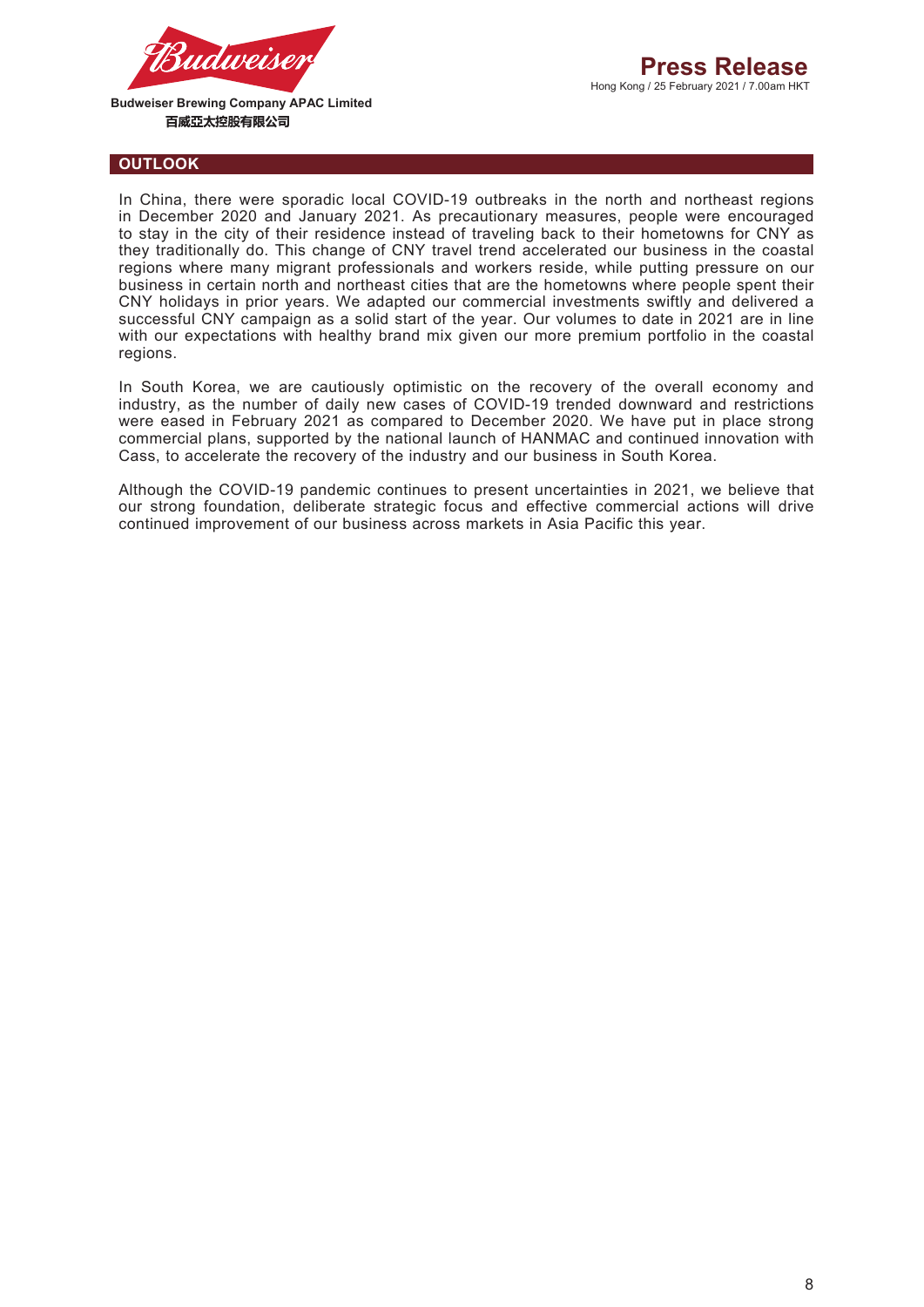

# **BUDWEISER APAC CONSOLIDATED FINANCIAL INFORMATION**

The financial information of the Group has been reviewed by the Audit Committee of the Company, approved by the Board and agreed by the Group's external auditor, PricewaterhouseCoopers, to the amounts set out in the audited financial statements.

### **CONSOLIDATED INCOME STATEMENT**

|                                                    | <b>Notes</b>   | 2020         | 2019         |
|----------------------------------------------------|----------------|--------------|--------------|
|                                                    |                | US\$'million | US\$'million |
| <b>Revenue</b>                                     | 3              | 5,588        | 6,546        |
| Cost of sales                                      |                | (2,681)      | (3,058)      |
| <b>Gross profit</b>                                |                | 2,907        | 3,488        |
| <b>Distribution expenses</b>                       |                | (458)        | (519)        |
| Sales and marketing expenses                       |                | (1, 278)     | (1, 358)     |
| Administrative expenses                            |                | (399)        | (382)        |
| Other operating income                             | $\overline{4}$ | 165          | 237          |
| Profit from operations before non-recurring items  |                | 937          | 1,466        |
| Non-recurring items                                | 5              | (28)         | (98)         |
| <b>Profit from operations</b>                      |                | 909          | 1,368        |
| Finance cost                                       |                | (45)         | (39)         |
| Non-recurring finance cost                         | 5              |              | (8)          |
| Finance income                                     |                | 21           | 23           |
| Net finance cost                                   |                | (24)         | (24)         |
| Share of results of associates                     |                | 23           | 23           |
| Profit before tax                                  |                | 908          | 1,367        |
| Income tax expense                                 | 6              | (371)        | (459)        |
| Profit for the year                                |                | 537          | 908          |
| Profit for the year attributable to:               |                |              |              |
| <b>Equity holders of Budweiser APAC</b>            |                | 514          | 898          |
| Non-controlling interests                          |                | 23           | 10           |
| Earnings per share from profit attributable to the |                |              |              |
| ordinary equity holders of Budweiser APAC:         |                |              |              |
| Basic earnings per share (cent USD)                | 7              | 3.89         | 7.50         |
| Diluted earnings per share (cent USD)              | $\overline{z}$ | 3.89         | 7.50         |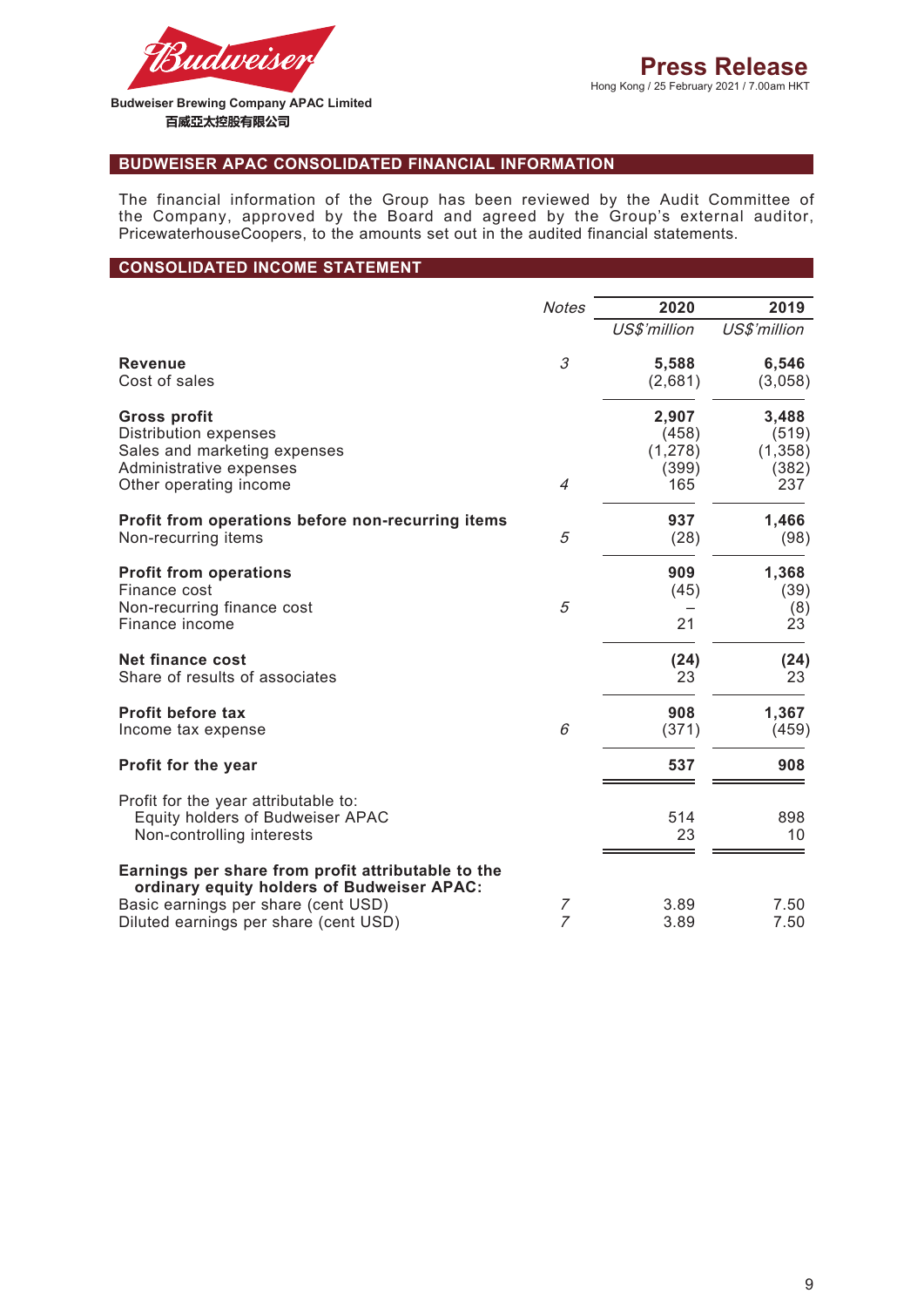

# **CONSOLIDATED STATEMENT OF COMPREHENSIVE INCOME**

|                                                                                              | 2020         | 2019          |
|----------------------------------------------------------------------------------------------|--------------|---------------|
|                                                                                              | US\$'million | US\$'million  |
| <b>Profit for the year</b>                                                                   | 537          | 908           |
| Other comprehensive income/(loss):<br>Items that will not be reclassified to profit or loss: |              |               |
| Re-measurement of post-employment benefits                                                   | 1            | $\mathcal{P}$ |
| Items that may be reclassified subsequently to profit or loss:                               |              |               |
| Exchange differences on translation of foreign operations                                    | 623          | (227)         |
| Gains/(losses) on cash flow hedges                                                           | 11           | (4)           |
| Other comprehensive income/(loss), net of tax                                                | 635          | (229)         |
| <b>Total comprehensive income</b>                                                            | 1,172        | 679           |
| Total comprehensive income of the year attributable to:                                      |              |               |
| Equity holders of Budweiser APAC                                                             | 1,147        | 665           |
| Non-controlling interests                                                                    | 25           | 14            |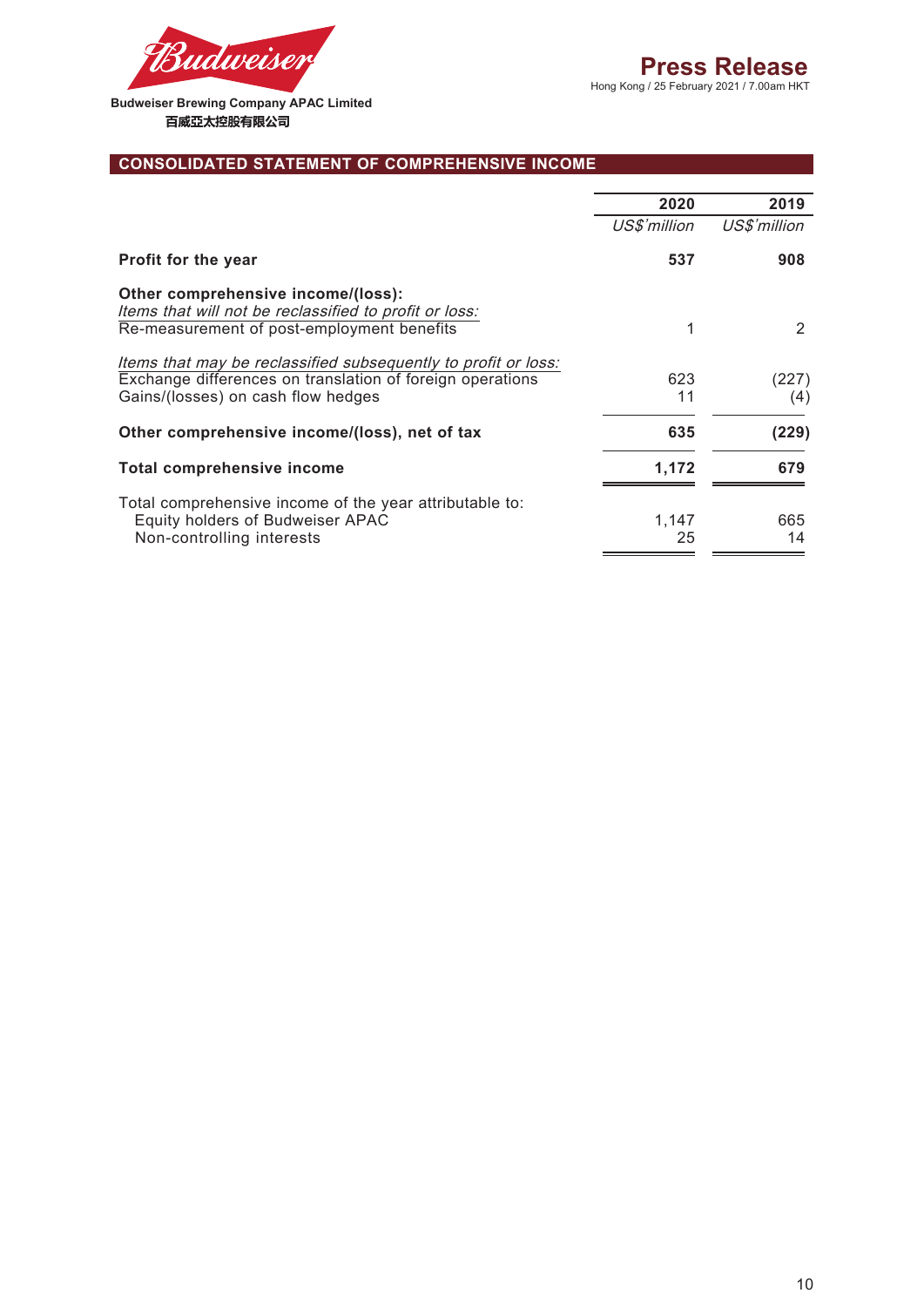

# **CONSOLIDATED STATEMENT OF FINANCIAL POSITION**

|                                                                                                                                                                                                                                                                                            | <b>Notes</b>           | 2020                                                        | 2019                                                        |
|--------------------------------------------------------------------------------------------------------------------------------------------------------------------------------------------------------------------------------------------------------------------------------------------|------------------------|-------------------------------------------------------------|-------------------------------------------------------------|
|                                                                                                                                                                                                                                                                                            |                        | US\$'million                                                | US\$'million                                                |
| <b>ASSETS</b><br><b>Non-current assets</b><br>Property, plant and equipment<br>Goodwill<br>Intangible assets                                                                                                                                                                               |                        | 3,716<br>7,350<br>1,775                                     | 3,638<br>6,921<br>1,708                                     |
| Land use rights<br>Investment in associates<br>Deferred tax assets<br>Trade and other receivables                                                                                                                                                                                          |                        | 256<br>433<br>273<br>54                                     | 247<br>418<br>215<br>53                                     |
| <b>Total non-current assets</b>                                                                                                                                                                                                                                                            |                        | 13,857                                                      | 13,200                                                      |
| <b>Current assets</b><br>Inventories<br>Trade and other receivables<br>Derivatives<br>Cash pooling deposits to AB InBev<br>Cash and cash equivalents<br>Other current assets                                                                                                               | 8                      | 434<br>534<br>38<br>14<br>1,281<br>31                       | 438<br>652<br>14<br>40<br>952<br>12                         |
| <b>Total current assets</b>                                                                                                                                                                                                                                                                |                        | 2,332                                                       | 2,108                                                       |
| <b>Total assets</b>                                                                                                                                                                                                                                                                        |                        | 16,189                                                      | 15,308                                                      |
| <b>EQUITY AND LIABILITIES</b><br><b>Equity</b><br>Issued capital                                                                                                                                                                                                                           |                        |                                                             |                                                             |
| Share premium<br>Capital reserve<br>Other reserves<br>Retained earnings                                                                                                                                                                                                                    |                        | 43,591<br>(36, 213)<br>103<br>3,204                         | 43,591<br>(36, 213)<br>(556)<br>3,014                       |
| Equity attributable to equity holders of<br><b>Budweiser APAC</b><br>Non-controlling interests                                                                                                                                                                                             |                        | 10,685<br>58                                                | 9,836<br>48                                                 |
| <b>Total equity</b>                                                                                                                                                                                                                                                                        |                        | 10,743                                                      | 9,884                                                       |
| <b>Non-current liabilities</b><br>Interest-bearing loans and borrowings<br>Deferred tax liabilities<br>Trade and other payables<br>Provisions<br>Income tax payable<br>Other non-current liabilities                                                                                       |                        | 37<br>481<br>28<br>131<br>105<br>27                         | 28<br>484<br>135<br>136<br>110<br>38                        |
| <b>Total non-current liabilities</b>                                                                                                                                                                                                                                                       |                        | 809                                                         | 931                                                         |
| <b>Current liabilities</b><br><b>Bank overdrafts</b><br>Cash pooling loans from AB InBev<br>Interest-bearing loans and borrowings<br>Trade and other payables<br>Payables with AB InBev<br>Consigned packaging and contract liabilities<br>Derivatives<br>Provisions<br>Income tax payable | 9<br>$\mathcal G$<br>9 | 17<br>34<br>147<br>2,655<br>142<br>1,449<br>20<br>17<br>156 | 75<br>50<br>160<br>2,594<br>222<br>1,260<br>10<br>13<br>109 |
| <b>Total current liabilities</b>                                                                                                                                                                                                                                                           |                        | 4,637                                                       | 4,493                                                       |
| <b>Total equity and liabilities</b>                                                                                                                                                                                                                                                        |                        | 16,189                                                      | 15,308                                                      |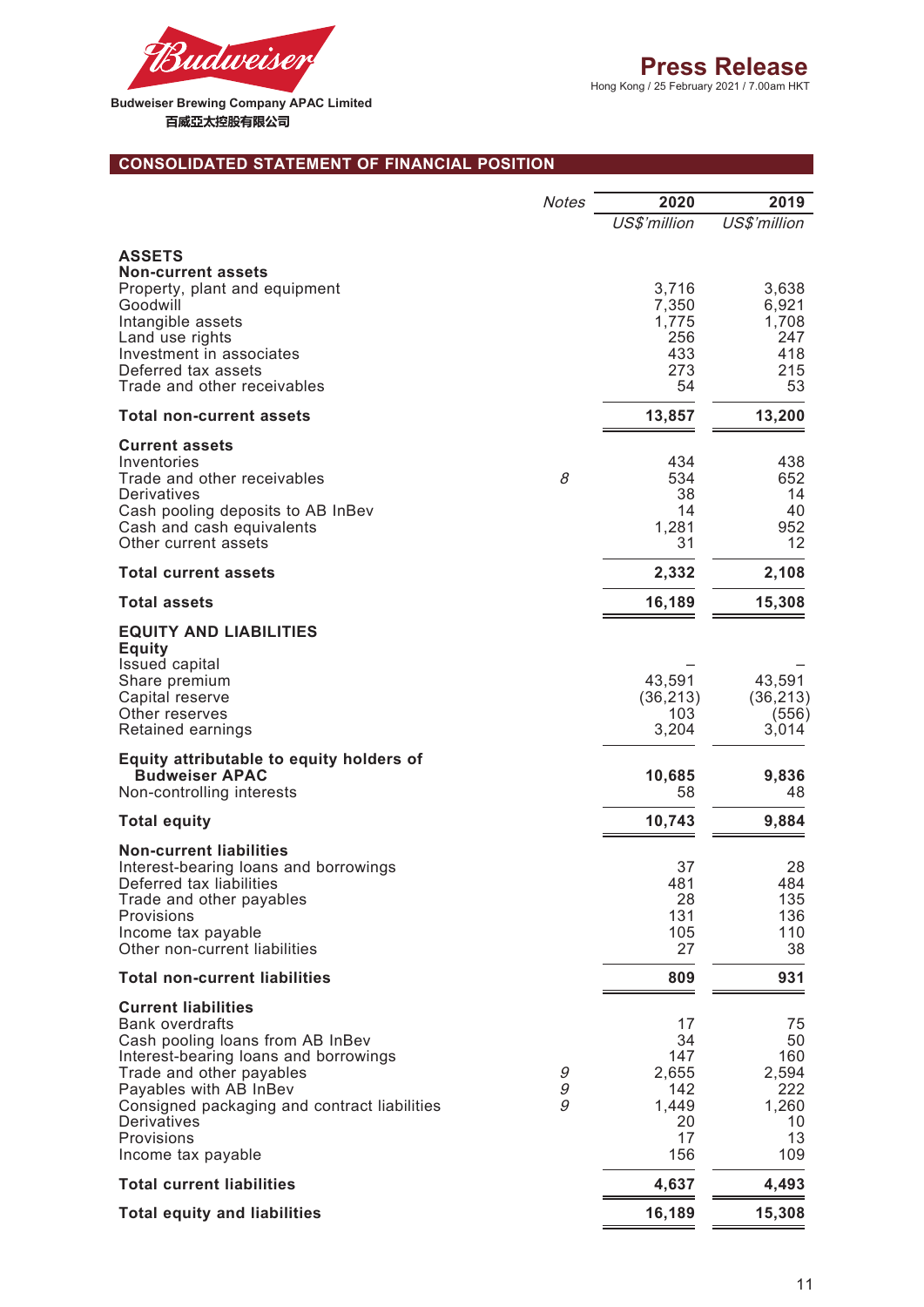

#### **NOTES TO CONSOLIDATED FINANCIAL INFORMATION**

#### **1. General Information**

The Company was incorporated in the Cayman Islands on 10 April 2019 as an exempted company with limited liability under the laws of the Cayman Islands. The address of the Company's registered office is Cricket Square, Hutchins Drive, PO Box 2681 Grand Cayman, KY1-1111, Cayman Islands. The Company's shares were listed on The Stock Exchange of Hong Kong Limited (the "Stock Exchange") on 30 September 2019.

The Company is an investment holding company. The Group is principally engaged in the brewing and distribution of beer in the Asia Pacific region.

The immediate parent company of the Group is AB InBev Brewing Company (APAC) Limited which is a private company incorporated in the United Kingdom.

The ultimate parent company of the Group is Anheuser-Busch InBev SA/NV (referred to as "AB InBev"), which is a publicly traded company (Euronext: ABI) based in Leuven, Belgium, with secondary listings on the Mexico (MEXBOL: ANB) and South Africa (JSE: ANH) stock exchanges and with American Depositary Receipts on the New York Stock Exchange (NYSE: BUD).

The announcement has been presented in accordance with the applicable disclosure requirements of Appendix 16 to the Rules Governing the Listing of Securities on the Stock Exchange ("Listing Rules").

The figures in respect of the Group's consolidated statement of financial position, consolidated income statement, consolidated statement of comprehensive income and the related notes thereto for the year ended 31 December 2020 as set out in the announcement have been agreed by the Group's auditor, PricewaterhouseCoopers, to the amounts set out in the Group's audited consolidated financial statements for the year. The work performed by PricewaterhouseCoopers in this respect did not constitute an assurance engagement in accordance with Hong Kong Standards on Auditing, Hong Kong Standards on Review Engagements or Hong Kong Standards on Assurance Engagements issued by the Hong Kong Institute of Certified Public Accountants (HKICPA) and consequently no assurance has been expressed by PricewaterhouseCoopers on the preliminary announcement.

The financial information relating to the year ended 31 December 2020 included in this announcement of annual results does not constitute the Company's statutory annual consolidated financial statements for that year but is derived from those financial statements.

The Company's auditor has reported on the financial statements of the Group for the year ended 31 December 2020. The auditor's report is unqualified and does not include a reference to any matters to which the auditor drew attention by way of emphasis without qualifying its report.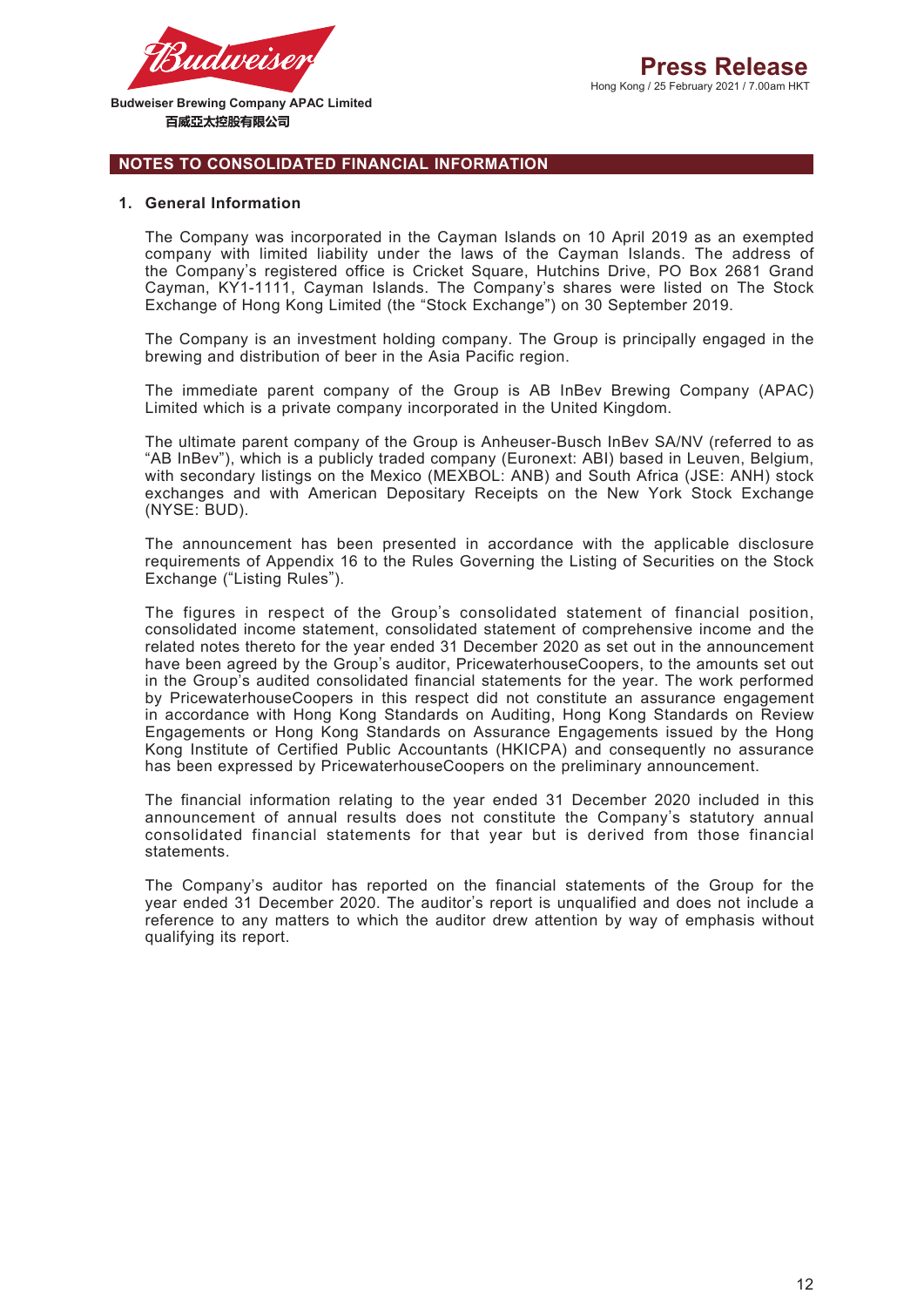

#### **2. Basis of presentation**

The consolidated financial statements of the Group have been prepared in accordance with International Financial Reporting Standards ("IFRSs") issued by the International Accounting Standards Board and the IFRS Interpretations Committee interpretations applicable to companies reporting under IFRS which are mandatory for the financial periods beginning on 1 January 2020 and the disclosure requirements of the Hong Kong Company Ordinance. A number of new or amended standards became applicable for the current reporting period. These standards did not have any impact on the Group's accounting policies and did not require retrospective adjustments. The consolidated financial statements have been prepared under the historical cost convention unless otherwise stated.

To prepare for the initial public offering (the "Listing") on the Main Board of the Stock Exchange, the Company became the holding company of the Group via a reorganization which was completed on 30 September 2019. The reorganization steps included the transfer at fair market value of the subsidiaries of China, South Korea, India, Vietnam, Japan and New Zealand primarily in exchange for the issue of shares to or settlement of loans with AB InBev. AB InBev provided the funds to the Company through loan contributions to enable it to complete the reorganization. The entire proceeds from the Listing of 5,749 million US dollar were used to immediately repay loans due to AB InBev subsidiaries. The reorganization was a recapitalization of a single business on the basis that prior to Listing the businesses were managed as a single business and the legal structure was reorganized to reflect this.

The Group had not historically formed a separate legal Group before the completion of the reorganization. Up to the date of the Listing, the financial information was prepared on a combined basis. A single uniform set of accounting policies was adopted by the combined entity. Therefore, the combined Group recognized the assets, liabilities and equity of the combining entities at the carrying amounts in the consolidated financial statements of the controlling party, AB InBev, prior to the common control reorganization. The 2019 consolidated income statement includes the results of each of the combined entities from the earliest date presented. Intercompany transactions, balances and unrealized gains/ losses on transactions between Group companies are eliminated on combination.

In line with many other Fast Moving Consumer Goods companies, the Group intentionally maintains a net current liabilities position as part of its business model despite strong operating cash flows. Therefore, the group's net current liabilities position is not indicative of any going concern issues, and the consolidated financial statements have been prepared on a going concern basis.

The principal accounting policies applied in the preparation of the consolidated financial statements have been consistently applied to all the years presented, unless otherwise stated.

A number of new standards, amendment to standards and new interpretations became mandatory for the first time for the financial year beginning on 1 January 2020 and have not been listed in these consolidated financial statements as they either do not apply or are immaterial to the Group's consolidated financial statements.

#### **New and amendments to IFRSs in issue but not yet effective**

Certain new accounting standards and interpretations have been published that are not mandatory for 31 December 2020 reporting periods and have not been early adopted by the Group. These standards are not expected to have a material impact on the entity in the current or future reporting periods and on foreseeable future transactions.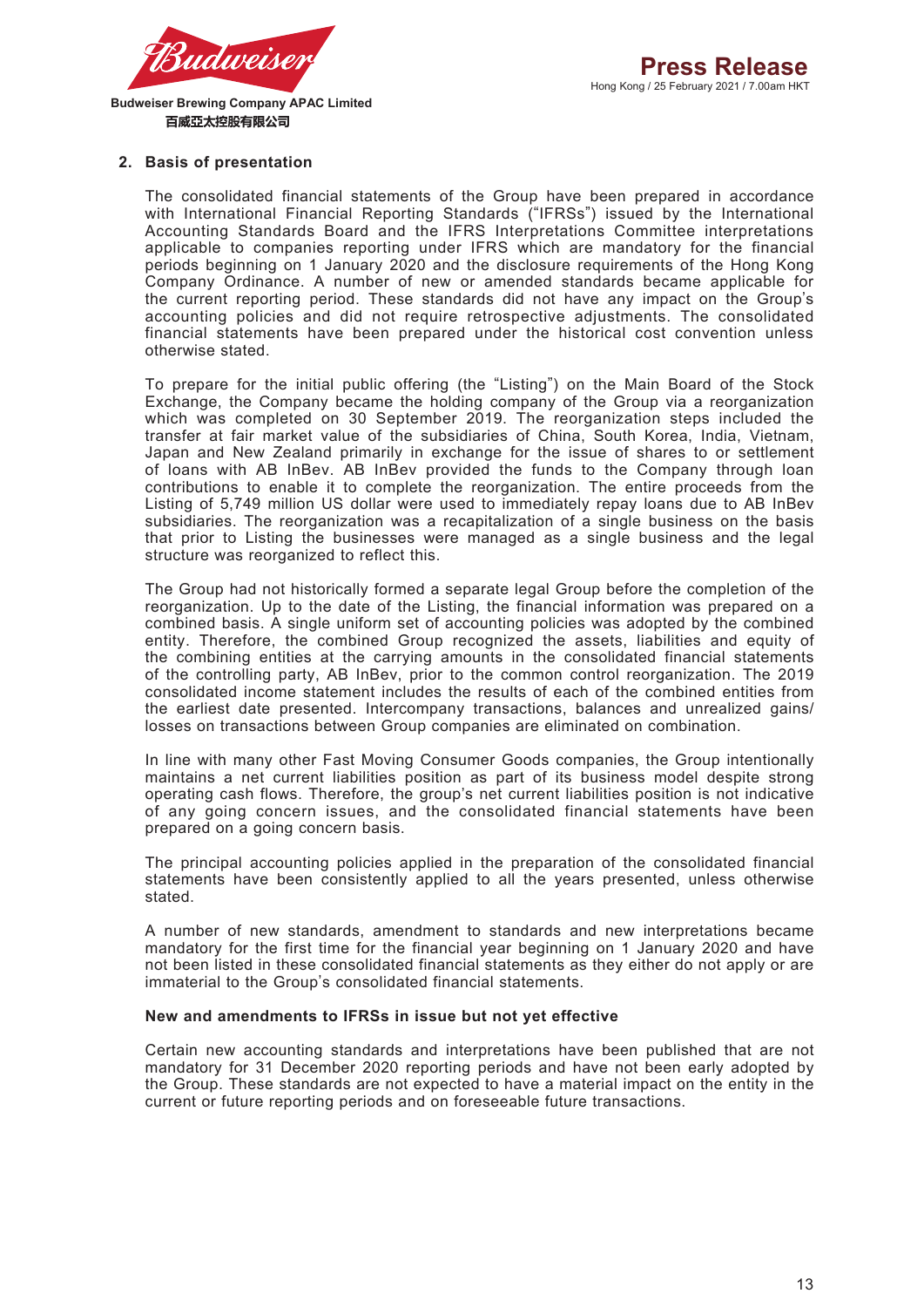

#### **3. Segment information**

Segment information is presented by geographical segments, consistent with the information that is available and evaluated regularly by the chief operating decision maker.

The Group operates its business through two geographic regions: Asia Pacific East (primarily South Korea, Japan and New Zealand) and Asia Pacific West (China, India, Vietnam and exports elsewhere in Asia Pacific), which are the Group's two reportable segments for financial reporting purposes. Regional and operating Group management is responsible for managing performance, underlying risks and effectiveness of operations. Management uses performance indicators such as Normalized EBITDA as measures of segment performance and to make decisions regarding allocation of resources.

All figures in the tables below are stated in million US dollar, except volume (thousand hectoliter) and Normalized EBITDA margin (in %).

#### **For the years ended 31 December 2020 and 2019**

|                                                                                                                                                              |                                 |                                 |                                   | <b>Asia Pacific</b>               |                                            |                                            |
|--------------------------------------------------------------------------------------------------------------------------------------------------------------|---------------------------------|---------------------------------|-----------------------------------|-----------------------------------|--------------------------------------------|--------------------------------------------|
|                                                                                                                                                              |                                 | East                            |                                   | West                              |                                            | <b>Total</b>                               |
|                                                                                                                                                              | 2020                            | 2019                            | 2020                              | 2019                              | 2020                                       | 2019                                       |
| <b>Volume (unaudited)</b><br>Revenue <sup>13</sup><br><b>Normalized EBITDA</b><br>Normalized EBITDA margin %<br>Depreciation, amortization and<br>impairment | 10,744<br>1,162<br>339<br>29.2% | 12,691<br>1,370<br>446<br>32.6% | 70,371<br>4,426<br>1,245<br>28.1% | 80,477<br>5,176<br>1,675<br>32.4% | 81,115<br>5,588<br>1,584<br>28.3%<br>(647) | 93,168<br>6,546<br>2,121<br>32.4%<br>(655) |
| Normalized profit from<br>operations (Normalized<br>EBIT)                                                                                                    |                                 |                                 |                                   |                                   | 937                                        | 1,466                                      |
| Non-recurring items (Note 5)                                                                                                                                 |                                 |                                 |                                   |                                   | (28)                                       | (98)                                       |
| <b>Profit from operations (EBIT)</b><br>Net finance cost<br>Share of results of associates<br>Income tax expense                                             |                                 |                                 |                                   |                                   | 909<br>(24)<br>23<br>(371)                 | 1,368<br>(24)<br>23<br>(459)               |
| Profit for the year                                                                                                                                          |                                 |                                 |                                   |                                   | 537                                        | 908                                        |
| Segment assets (non-current)<br>Gross capex                                                                                                                  | 5,829<br>31                     | 5,522<br>71                     | 8,028<br>477                      | 7,678<br>527                      | 13,857<br>508                              | 13,200<br>598                              |
|                                                                                                                                                              |                                 |                                 |                                   |                                   |                                            |                                            |

Normalized EBITDA is a key financial measure regularly monitored by management in managing the Group's performance, capital and funding structure. Normalized EBITDA is calculated by excluding the following effects from profit attributable to equity holders of Budweiser APAC: (i) non-controlling interests; (ii) income tax expense; (iii) share of results of associates; (iv) net finance cost; (v) non-recurring net finance cost; (vi) non-recurring items above EBIT (including non-recurring costs) and (vii) depreciation, amortization and impairment.

Normalized EBITDA and normalized EBIT are not accounting measures under IFRS and should not be considered as an alternative to profit attributable to equity holders of Budweiser APAC as a measure of operational performance, or an alternative to cash flow as a measure of liquidity. Normalized EBITDA and normalized EBIT do not have a standard calculation method and the Group's definition of normalized EBITDA and normalized EBIT may not be comparable to that of other companies.

Revenue represents sales of beer products recognized at a point of time.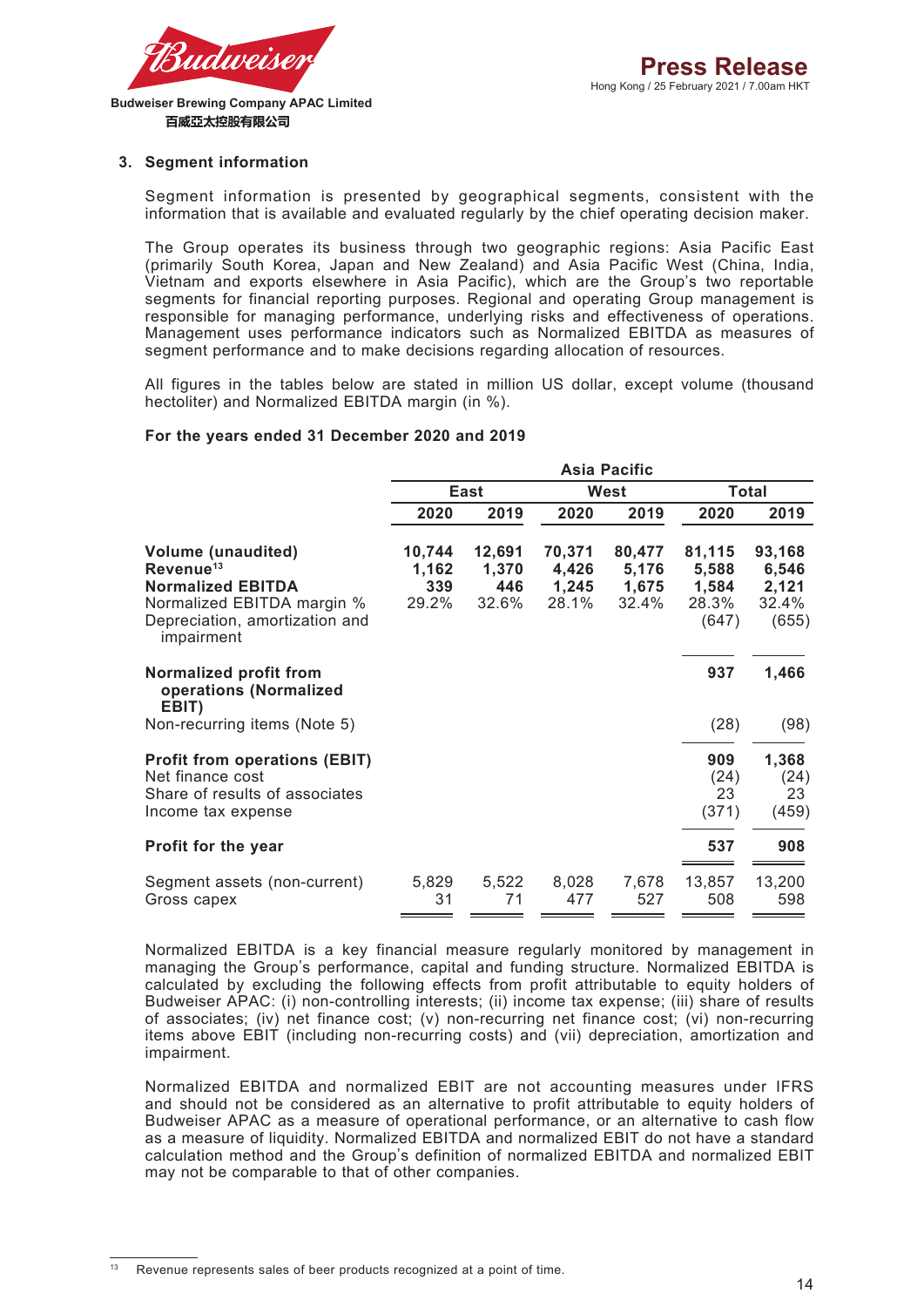



The reconciliation between profit attributable to equity holders of Budweiser APAC and normalized EBITDA is as follows:

|                                                                                                                             | 2020         | 2019         |
|-----------------------------------------------------------------------------------------------------------------------------|--------------|--------------|
|                                                                                                                             | US\$'million | US\$'million |
| Profit attributable to equity holders of<br><b>Budweiser APAC</b><br>Non-controlling interests                              | 514<br>23    | 898<br>10    |
| Profit for the year                                                                                                         | 537          | 908          |
| Income tax expense (excluding non-recurring)<br>Share of results of associates<br>Net finance cost (including non-recurring | 356<br>(23)  | 469<br>(23)  |
| finance cost)                                                                                                               | 24           | 24           |
| Non-recurring income tax expense/(benefit)<br>Non-recurring items above EBIT                                                | 15<br>28     | (10)<br>98   |
| <b>Normalized EBIT</b><br>Depreciation and amortization                                                                     | 937<br>647   | 1,466<br>655 |
| <b>Normalized EBITDA</b>                                                                                                    | 1,584        | 2,121        |

#### **4. Other operating income**

|                                                                                | 2020         | 2019         |
|--------------------------------------------------------------------------------|--------------|--------------|
|                                                                                | US\$'million | US\$'million |
| Grants and incentives                                                          | 84           | 87           |
| Net gain on disposal of property, plant and equipment and<br>intangible assets | 46           | 105          |
| Other operating income                                                         | 35           | 45           |
| Other operating income                                                         | 165          | 237          |
|                                                                                |              |              |

Grants and incentives primarily related to various grants and incentives given by local governments, based on the Group's operations and developments in those regions.

Net gain on disposal of property, plant and equipment and intangible assets includes net gain of 2 million US dollar and 45 million US dollar from the sale of properties for the years ended 31 December 2020 and 2019, respectively.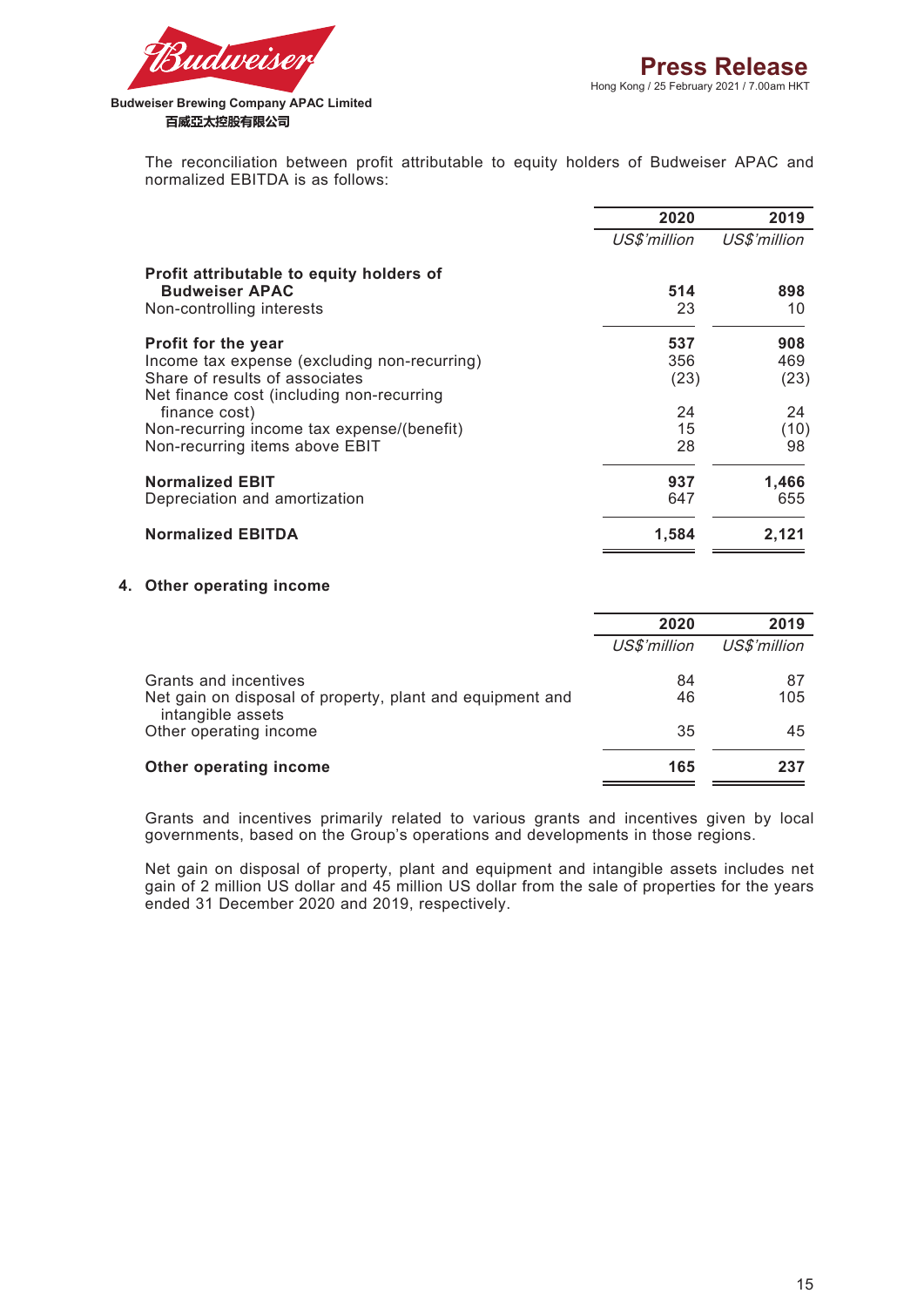

#### **5. Non-recurring items**

The non-recurring items included in the consolidated income statement are as follows:

|                                                                                                                                            | 2020             | 2019              |
|--------------------------------------------------------------------------------------------------------------------------------------------|------------------|-------------------|
|                                                                                                                                            | US\$'million     | US\$'million      |
| Costs arising from COVID-19 response activities<br>Costs associated with the Listing<br>Restructuring<br>Acquisition and integration costs | (7)<br>3<br>(26) | (67)<br>(24)      |
| Impact on profit from operations<br>Non-recurring finance cost<br>Non-recurring income tax (expense)/benefit                               | (28)<br>(15)     | (98)<br>(8)<br>10 |
| Net impact on profit                                                                                                                       | (43)             | (96)              |

Non-recurring items for the year ended 31 December 2020 included costs of 7 million US dollar that were costs related to personal protection equipment for our colleagues, charitable donations and other costs incurred as a direct consequence of the COVID-19 pandemic.

The Group incurred costs associated with the Listing for the year ended 31 December 2019, of which 67 million US dollar was reported as non-recurring items and 61 million US dollar was capitalized. The credit for the year ended 31 December 2020 represents excess accruals for listing costs released during the year.

The non-recurring restructuring charges primarily relate to organizational alignments. These changes aim to eliminate overlapping organizations or duplicated processes, taking into account the right match of employee profiles with the new organizational requirements. These one-time expenses, as a result of the series of decisions, provide the Group with a lower cost base in addition to a stronger focus on the Group's core activities, quicker decision-making and improvements to efficiency, service and quality.

The finance cost of loans with AB InBev of 17 million US dollar for 2019 was included in non-recurring finance cost. These loans were settled prior to or upon Listing.

Refer to Note 6 for further information on income tax.

#### **6. Income tax expense**

Income taxes recognized in the consolidated income statement are as follows:

| 2020<br>US\$'million | 2019<br>US\$'million |
|----------------------|----------------------|
|                      |                      |
|                      |                      |
| (386)<br>(45)        | (360)<br>(20)        |
| (431)<br>60          | (380)<br>(79)        |
| (371)                | (459)                |
| 41.9%                | 34.2%                |
| 39.0%                | 32.3%                |
|                      |                      |

Normalized ETR refers to ETR adjusted for non-recurring items.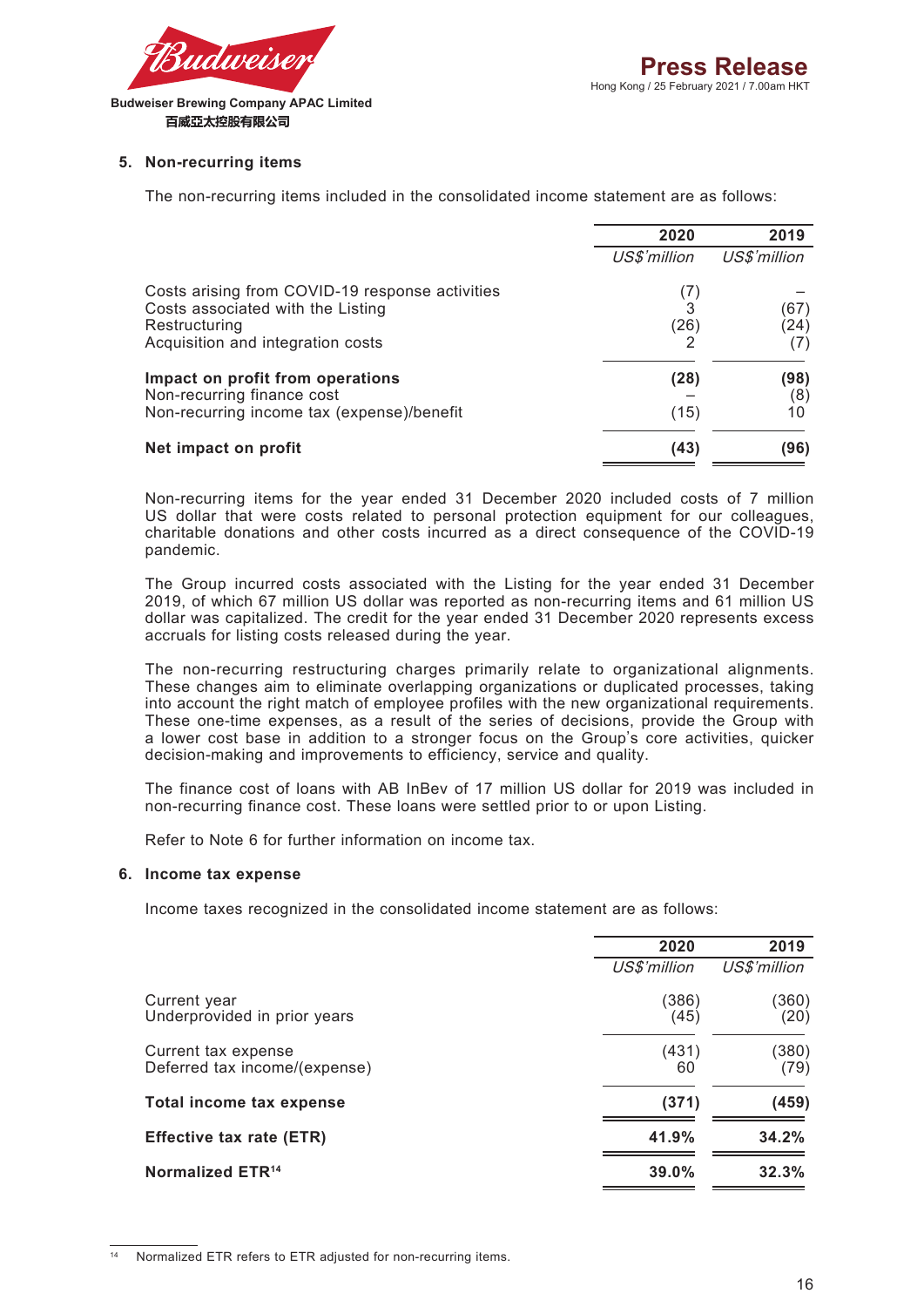

> The Group's income tax expense included 2 million US dollar in respect of Hong Kong profits tax for the years ended 31 December 2020 and 2019.

> During the year, two of the Group's subsidiaries were subject to tax audits and investigation by the local tax authorities. Oriental Brewery Co., Ltd. in South Korea, received a tax audit covering all taxable items of the subsidiary from 2014 through 2018. Investigation by the local tax authority was completed by the end of the reporting period and the resulting assessment was included in the income tax expense for the year ended 31 December 2020. Anheuser-Busch InBev China Co., Ltd. in China received an investigation on transfer pricing of transactions from 2010 through 2019. The investigation is on-going at the end of the reporting period and a relevant provision was included in the income tax expense for the year ended 31 December 2020.

> Normalized ETR was 39.0% for the year ended 31 December 2020 compared to 32.3% for the year ended 31 December 2019, primarily driven by the impact of dividend withholding taxes and country mix as a result of the COVID-19 pandemic.

> Normalized ETR is not an accounting measure under IFRS and should not be considered as an alternative to the ETR. Normalized ETR method does not have a standard calculation method and the Group's definition of normalized ETR may not be comparable to other companies.

#### **7. Earnings per share**

The calculation of basic and diluted earnings per share are computed in the tables below.

|                                                                                               | 2020                   | 2019                   |
|-----------------------------------------------------------------------------------------------|------------------------|------------------------|
| Profit attributable to equity holders of<br>Budweiser APAC (Million US Dollar)                | 514                    | 898                    |
| Weighted average number of ordinary shares in issue<br>Basic earnings per share (cent USD)    | 13,220,488,139<br>3.89 | 11,971,094,492<br>7.50 |
|                                                                                               | 2020                   | 2019                   |
|                                                                                               |                        |                        |
| Profit attributable to equity holders of<br>Budweiser APAC (Million US Dollar)                | 514                    | 898                    |
| Weighted average number of ordinary shares in issue                                           | 13,220,488,139         | 11,971,094,492         |
| Effect of share options and restricted stock units                                            | 5, 157, 495            |                        |
| Weighted average number of ordinary shares (diluted)<br>Diluted earnings per share (cent USD) | 13,225,645,634<br>3.89 | 11,971,094,492<br>7.50 |

For the calculation of the weighted average number of ordinary shares in issued for the year ended 31 December 2019, the shares issued as part of the reorganization for the Listing were adjusted retrospectively on the basis that the new structure had been in issue throughout the year ended 31 December 2019.

The calculation of adjusted basic and diluted earnings per share are computed in the tables below.

|                                                     | 2020                          | 2019 |
|-----------------------------------------------------|-------------------------------|------|
|                                                     |                               |      |
| Normalized profit attributable to equity holders of | 557                           | 994  |
| Budweiser APAC (Million US Dollar)                  |                               |      |
| Adjusted weighted average number of ordinary shares | 13,220,488,139 13,220,397,000 |      |
| in issue                                            |                               |      |
| Adjusted basic earnings per share (cent USD)        | 4.21                          | 7.52 |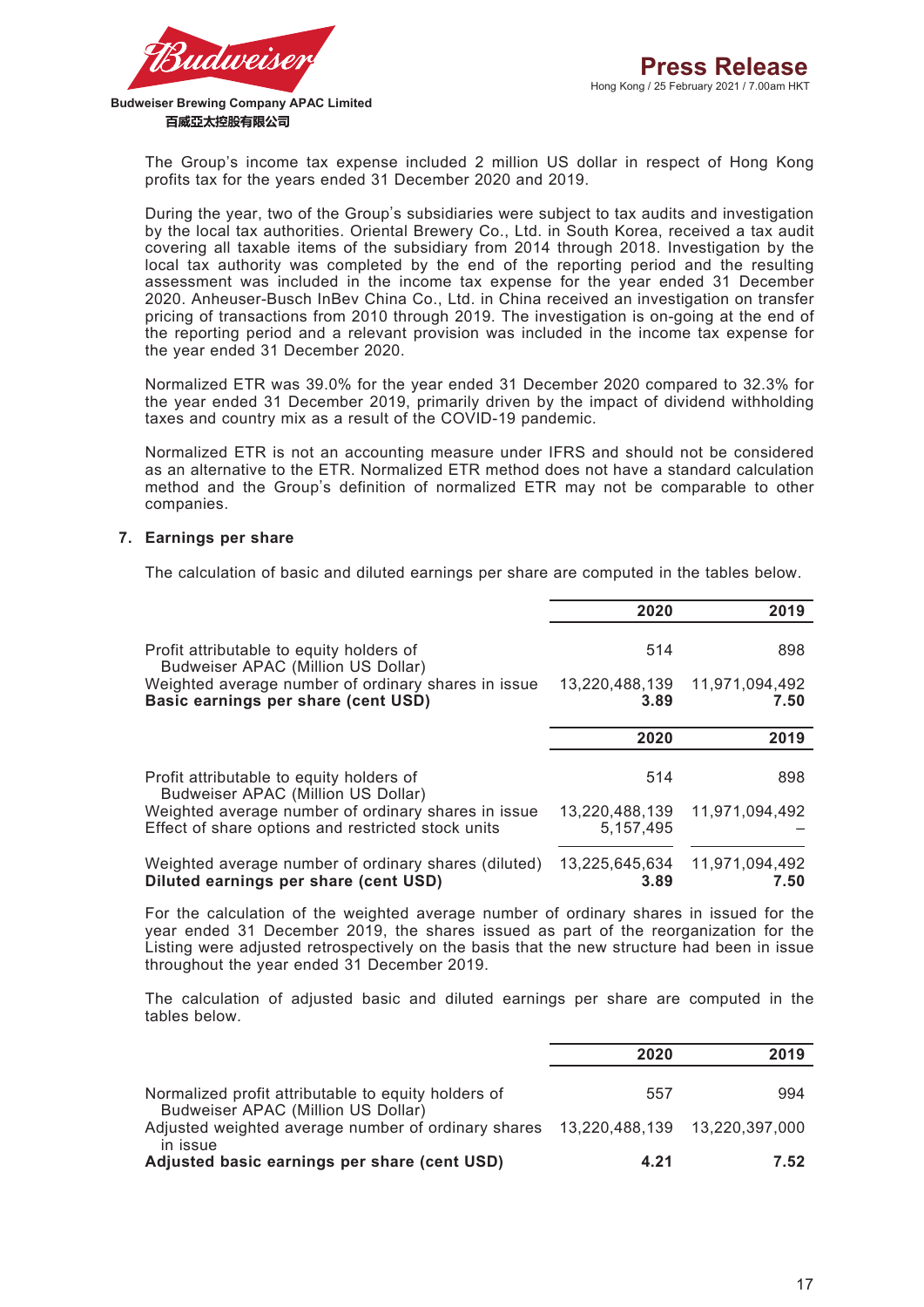

|                                                                                           | 2020           | 2019           |
|-------------------------------------------------------------------------------------------|----------------|----------------|
| Normalized profit attributable to equity holders of<br>Budweiser APAC (Million US Dollar) | 557            | 994            |
| Adjusted weighted average number of ordinary<br>shares in issue                           | 13,220,488,139 | 13,220,397,000 |
| Effect of share options and restricted stock units                                        | 5.157.495      |                |
| Adjusted weighted average number of<br>ordinary shares (diluted)                          | 13.225.645.634 | 13,220,397,000 |
| Adjusted diluted earnings per share (cent USD)                                            | 4.21           | 7.52           |

Adjusted weighted average number of shares in issue for the year ended 31 December 2019 and adjusted basic and diluted earnings per share for the year ended 31 December 2019 were calculated on the assumption that the shares issued by the Company for the Listing existed throughout the year ended 31 December 2019.

The reconciliation of basic and diluted earnings per share to adjusted basic and diluted earnings per share are shown in the tables below.

|                                                     | 2020 | 2019   |
|-----------------------------------------------------|------|--------|
| Basic earnings per share                            | 3.89 | 7.50   |
| Non-recurring items, before tax                     | 0.21 | 0.82   |
| Non-recurring finance cost, before tax              |      | 0.07   |
| Non-recurring taxes                                 | 0.11 | (0.08) |
| Adjusted weighted average number of shares in issue |      | (0.79) |
| Adjusted basic earnings per share                   | 4.21 | 7.52   |
|                                                     | 2020 | 2019   |
| Diluted earnings per share                          | 3.89 | 7.50   |
| Non-recurring items, before tax                     | 0.21 | 0.82   |
| Non-recurring finance cost, before tax              |      | 0.07   |
| Non-recurring taxes                                 | 0.11 | (0.08) |
| Adjusted weighted average number of shares in issue |      | (0.79) |
| Adjusted diluted earnings per share                 | 4.21 | 7.52   |
|                                                     |      |        |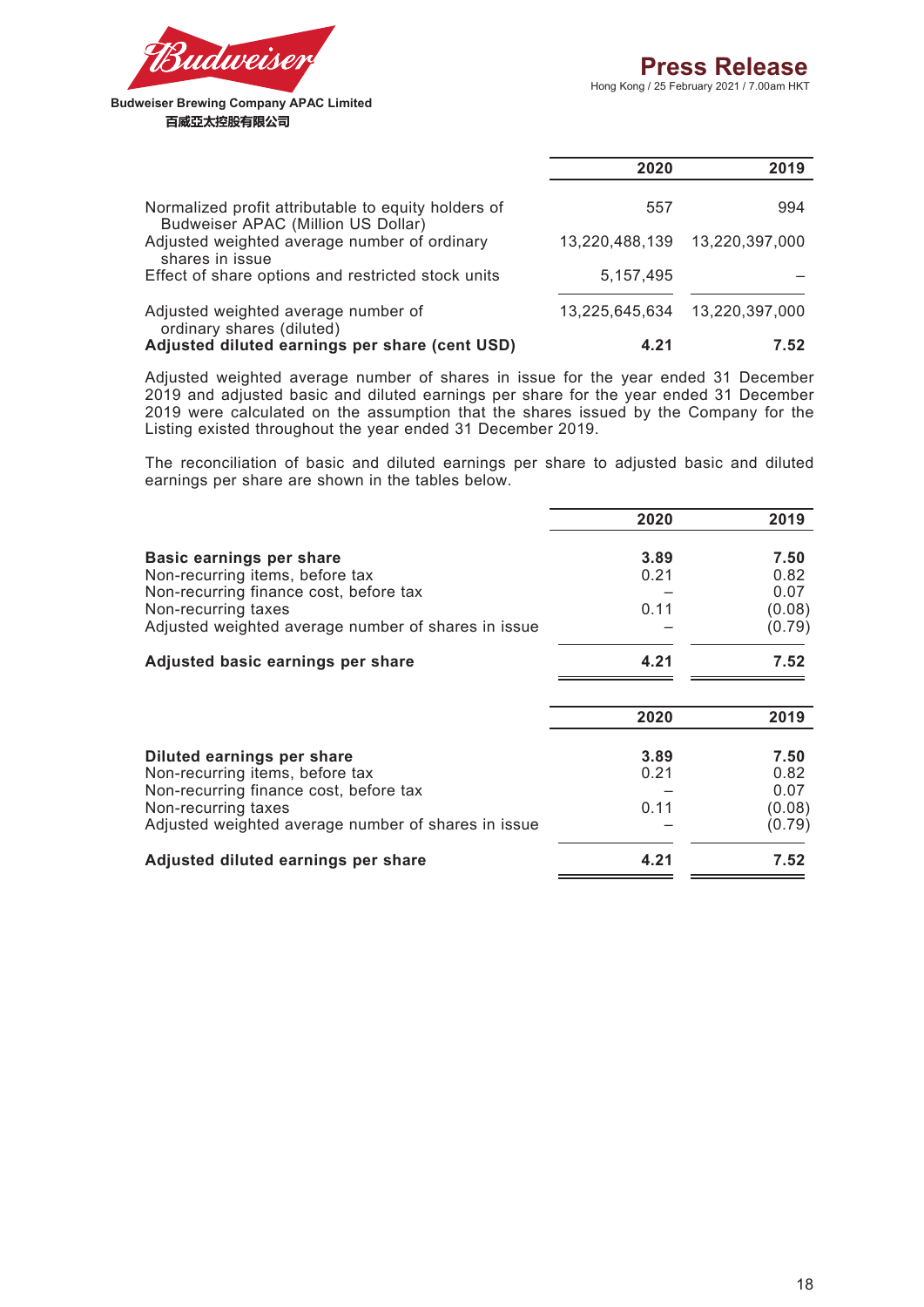

#### **8. Trade and other receivables**

|                                            | 2020         | 2019         |
|--------------------------------------------|--------------|--------------|
|                                            | US\$'million | US\$'million |
| Trade receivables and accrued income       | 355          | 412          |
| Trade receivables with AB InBev            | 12           | 37           |
| Indirect tax receivable                    | 110          | 116          |
| Prepaid expenses                           | 48           | 48           |
| Other receivables                          | 9            | 39           |
| <b>Current trade and other receivables</b> | 534          | 652          |
|                                            |              |              |

The carrying amount of trade and other receivables is a good approximation of their fair value as the impact of discounting is not significant.

Trade receivables and trade receivables with AB InBev are due on average less than 90 days from the date of invoicing. There is limited credit risk as the Group does not have significant uncollected amounts. Impairment losses on trade receivables of 4 million US dollar and 1 million US dollar were recognized for the years ended 31 December 2020 and 2019 respectively. The impairment loss recognized in the year ended 31 December 2020 reflects an increase in the Group's estimate of credit losses from defaulting customers as a result of the COVID-19 pandemic.

As of 31 December 2020 and 31 December 2019, the aging analysis of current trade receivables and trade receivables with AB InBev, based on due date, is as follows:

|                                                                                 | 2020         | 2019         |
|---------------------------------------------------------------------------------|--------------|--------------|
|                                                                                 | US\$'million | US\$'million |
| Not past due                                                                    | 333          | 429          |
| Past due as of reporting date:                                                  |              |              |
| Less than 30 days                                                               | 22           | 13           |
| Between 30 and 59 days                                                          | 3            | 3            |
| Between 60 and 89 days                                                          | 4            | 4            |
| More than 90 days                                                               | 5            |              |
| Net carrying amount of trade receivables and trade<br>receivables with AB InBev | 367          |              |

#### **9. Trade and other payables, payables with AB InBev, consigned packaging and contract liabilities**

|                                                       | 2020         | 2019         |
|-------------------------------------------------------|--------------|--------------|
|                                                       | US\$'million | US\$'million |
| Trade payables and accrued expenses                   | 1,970        | 1,930        |
| Payroll and social security payables                  | 109          | 89           |
| Indirect taxes payable                                | 324          | 328          |
| Contingent and deferred consideration on acquisitions | 114          | 110          |
| Other payables                                        | 138          | 137          |
| <b>Current trade and other payables</b>               | 2,655        | 2,594        |
|                                                       |              |              |
|                                                       | 2020         | 2019         |
|                                                       | US\$'million | US\$'million |
| Payables with AB InBev                                | 142          | 222          |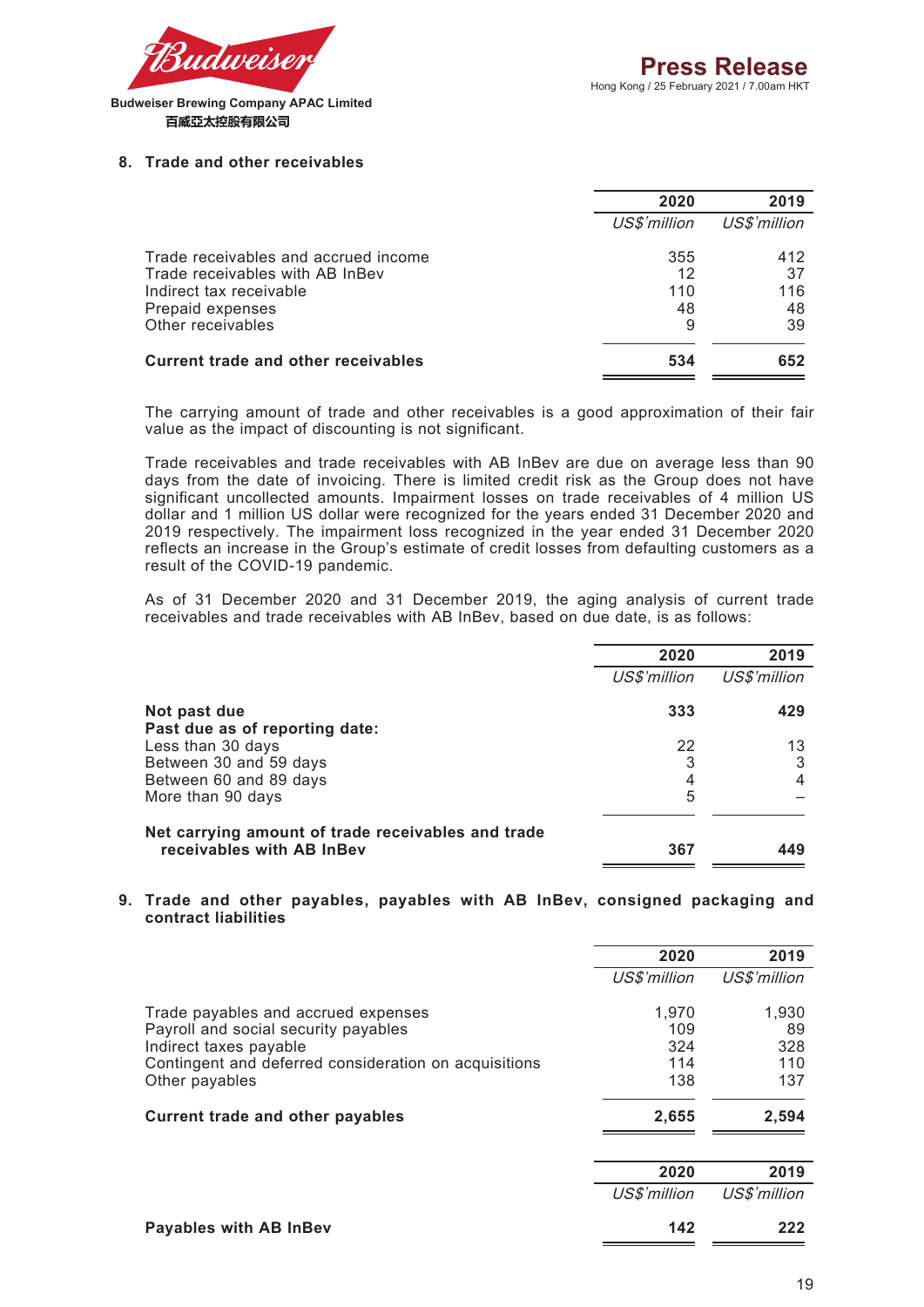

The Group pays the outstanding balances to the creditors according to the credit terms. Trade payables and payables to AB InBev are on average due within 120 days from the invoice date. As of 31 December 2020 and 31 December 2019 trade payables and payables to AB InBev were 2,112 million US dollar and 2,152 million US dollar respectively.

As of 31 December 2020 and 31 December 2019, the aging analysis of current trade payables and payable with AB InBev, based on due date, is as follows:

|                                                     | 2020         | 2019         |
|-----------------------------------------------------|--------------|--------------|
|                                                     | US\$'million | US\$'million |
| Not past due<br>Past due as of reporting date:      | 1,963        | 1,940        |
| Less than 30 days                                   | 70           | 74           |
| Between 30 and 89 days                              | 8            | 9            |
| More than 90 days                                   | 71           | 129          |
| Net carrying amount of trade payables and           |              |              |
| payables with AB InBev                              | 2,112        | 2,152        |
|                                                     |              |              |
|                                                     | 2020         | 2019         |
|                                                     | US\$'million | US\$'million |
| Consigned packaging                                 | 356          | 380          |
| <b>Contract liabilities</b>                         | 1,093        | 880          |
| <b>Consigned packaging and contract liabilities</b> | 1,449        | 1,260        |

Consigned packaging represents deposits paid by the Group's customers for use of the Group's returnable packaging which are assets controlled by the Group.

The majority of the contract liabilities balance at the beginning of the period was recognized as revenue for the year ended 31 December 2019 or has been recognized as revenue during the year ended 31 December 2020.

#### **10. Dividends**

On 24 February 2021, a dividend of 2.83 cents US dollar per share or approximately 375 million US dollar was recommended by the Board. This represents 67% of the normalized profit attributable to equity holders of Budweiser APAC for the year ended 31 December 2020. The proposed dividend is subject to the approval of the Shareholders at the forthcoming AGM of the Company. The dividend paid will be recognized in the consolidated financial statements on the date that the dividend is declared.

On 26 February 2020, a dividend of 2.63 cents US dollar per share or approximately 348 million US dollar, which represented 35% of the normalized profit attributable to equity holder of Budweiser APAC for the year ended 31 December 2019, was recommended by the Board and approved by the shareholders at the AGM of the Company on 15 May 2020. This final dividend was paid on 24 June 2020.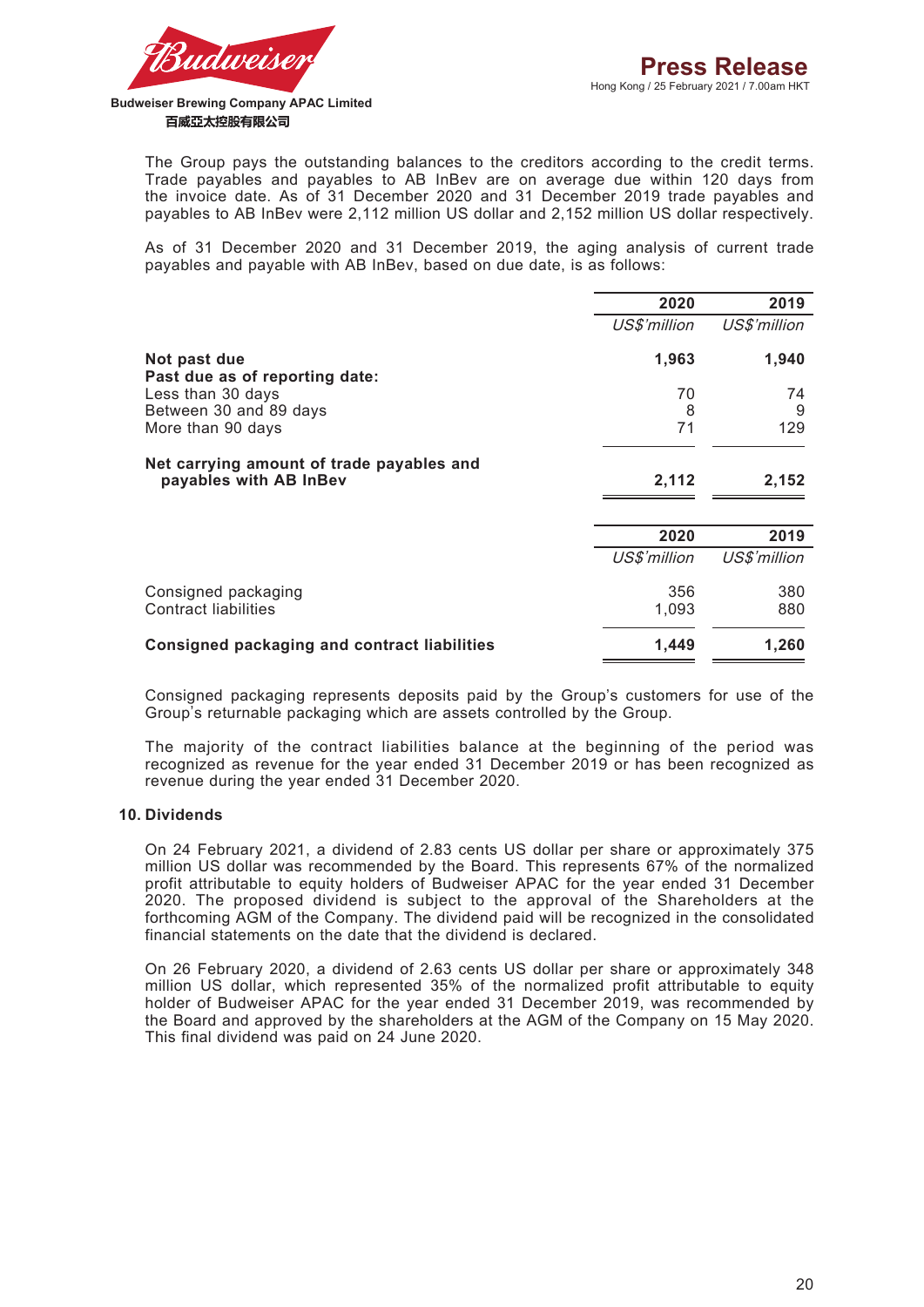

#### **CORPORATE GOVERNANCE**

The Company is committed to achieving high standards of corporate governance with a view to safeguarding the interests of our shareholders. The Company has complied with the Code Provisions of the Corporate Governance Code contained in Appendix 14 to the Listing Rules during the year ended on 31 December 2020, save for code provision A.2.1 which provides that the roles of chair and chief executive should be separate and should not be performed by the same individual, as disclosed in further detail in the Corporate Governance Report in the Company's 2019 Annual Report.

### **PURCHASE, SALES OR REDEMPTION OF LISTED SECURITIES**

For the year ended 31 December 2020, neither the Company nor its subsidiaries purchased, sold or redeemed any of the Company's listed securities.

### **FURTHER INFORMATION**

To facilitate the understanding of Budweiser APAC's underlying performance, the analyses of growth, including all comments in this press release, unless otherwise indicated, are based on organic growth and normalized numbers. In other words, financials are analyzed eliminating the impact of changes in currencies on translation of foreign operations, and scope changes. Scope changes represent the impact of acquisitions and divestitures, the start or termination of activities or the transfer of activities between segments, curtailment gains and losses and year over year changes in accounting estimates and other assumptions that management does not consider as part of the underlying performance of the business.

Whenever presented in this document, all performance measures (EBITDA, EBIT, profit, tax rate, EPS) are presented on a "normalized" basis, which means they are presented before non-recurring items, unless otherwise indicated. Non-recurring items are either income or expenses which do not occur regularly as part of the normal activities of Budweiser APAC. They are presented separately because they are important for the understanding of the underlying sustainable performance of Budweiser APAC due to their size or nature. Normalized measures are additional measures used by management and should not replace the measures determined in accordance with IFRS as an indicator of Budweiser APAC's performance.

In particular, normalized EBITDA, normalized EBIT and normalized effective tax rate are not accounting measures under IFRS accounting. Normalized EBITDA and normalized EBIT should not be considered as an alternative to profit attributable to equity holders as a measure of operational performance, or an alternative to cash flow as a measure of liquidity. Normalized effective tax rate should not be considered as an alternative to the effective tax rate. Normalized EBITDA, normalized EBIT and normalized effective tax rate do not have a standard calculation method and the Group's definition may not be comparable to that of other companies.

Values in the figures and annexes may not add up, due to rounding.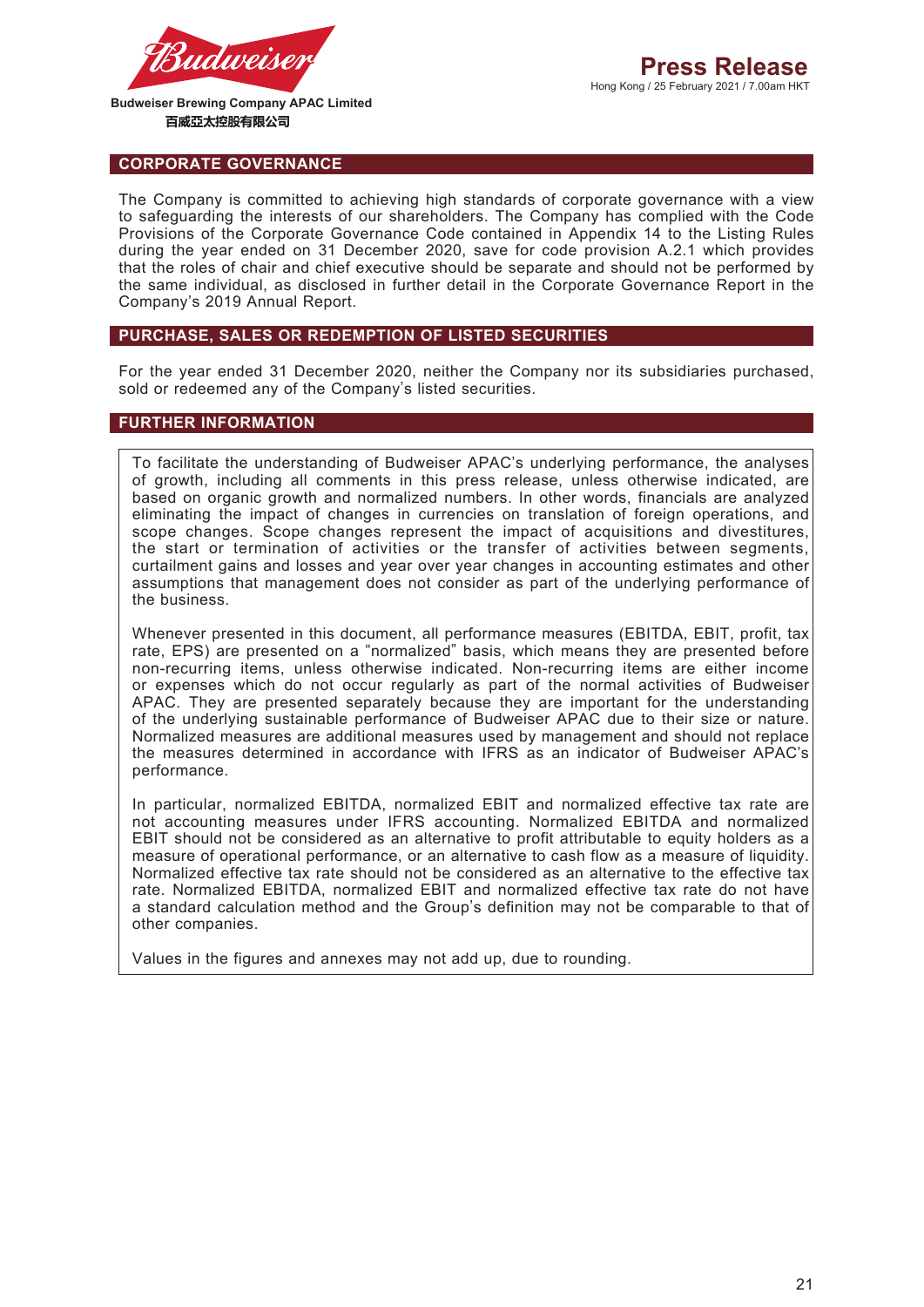

### **Legal Disclaimer**

This release contains "forward-looking statements". These statements are based on the current expectations and views of future events and developments of the management of Budweiser APAC and are naturally subject to uncertainty and changes in circumstances. Forward-looking statements include statements typically containing words or phrases such as "will likely result", "are expected to", "will continue", "is anticipated", "anticipate", "estimate", "project", "may", "might", "could", "believe", "expect", "plan", "potential", "we aim", "our goal", "our vision", "we intend" or similar expressions that are forward-looking statements. All statements other than statements of historical facts are forward-looking statements. You should not place undue reliance on these forward-looking statements, which reflect the current views of the management of Budweiser APAC, are subject to numerous risks and uncertainties about Budweiser APAC and are dependent on many factors, some of which are outside of Budweiser APAC's control. There are important factors, risks and uncertainties that could cause actual outcomes and results to be materially different, including but not limited to, the effects of the COVID-19 pandemic and uncertainties about its impact and duration, and the risks and uncertainties relating to Budweiser APAC as described in the prospectus of Budweiser APAC' dated 18 September 2019, 2019 Annual Report, and any other documents that Budweiser APAC has made public. Other unknown or unpredictable factors could cause actual results to differ materially from those in the forward-looking statements.

The forward-looking statements should be read in conjunction with the other cautionary statements that are included elsewhere, including Budweiser APAC's prospectus dated 18 September 2019, 2019 Annual Report, and any other documents that Budweiser APAC has made public. Any forward-looking statements made in this communication are qualified in their entirety by these cautionary statements and there can be no assurance that the actual results or developments anticipated by Budweiser APAC will be realized or, even if substantially realized, that they will have the expected consequences to, or effects on, Budweiser APAC or its business or operations. Except as required by law, Budweiser APAC undertakes no obligation to publicly update or revise any forward-looking statements, whether as a result of new information, future events or developments or otherwise.

4Q19 and 4Q20 financial data set out in Annex 1 of this press release and the calculation of organic growth figures set out in Annex 2 of this press release are unaudited and prepared based on the Group's internal records and management accounts and have not been reviewed or audited by independent auditors. Shareholders and potential investors are advised not to place undue reliance on the unaudited results.

The FY20 financial data set out in this press release have been extracted from the Group's audited consolidated financial statements for the year ended 31 December 2020, which have been audited by our auditors, PricewaterhouseCoopers in accordance with International Financial Reporting Standards (IFRS) issued by the International Accounting Standards Board and the IFRS Interpretations Committee interpretations and resulted in an unqualified audit opinion.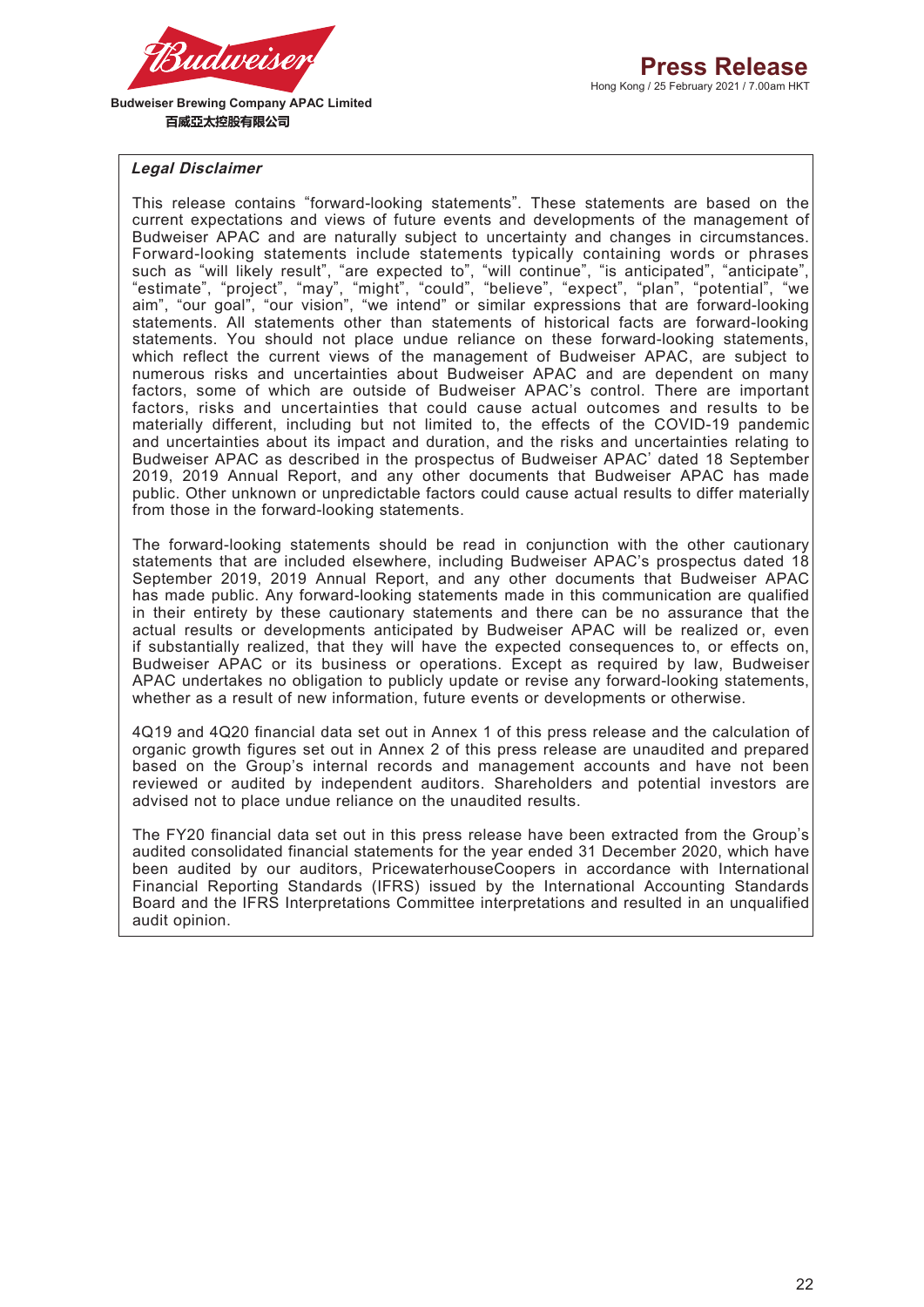

#### **CONFERENCE CALL**

#### **Thursday, 25 February 2021**

#### **11:30a.m. Hong Kong Time**

Please refer to dial-in details on our website at http://budweiserapac.com/en/Events.html

#### **About Budweiser Brewing Company APAC Limited**

Budweiser Brewing Company APAC Limited is the largest beer company in Asia Pacific. It is also leading the premium and super premium beer segments in Asia. The company brews, imports, markets, distributes and sells a portfolio of more than 50 beer brands, which it owns or has licensed, including Budweiser®, Stella Artois®, Corona®, Hoegaarden®, Cass® and Harbin®. Its principal markets are China, South Korea, India and Vietnam. Budweiser Brewing Company APAC Limited is listed on the Hong Kong Stock Exchange and is a subsidiary of Anheuser-Busch InBev SA/NV. It is incorporated under the laws of the Cayman Islands with limited liability. Visit our website at: http://www.budweiserapac.com.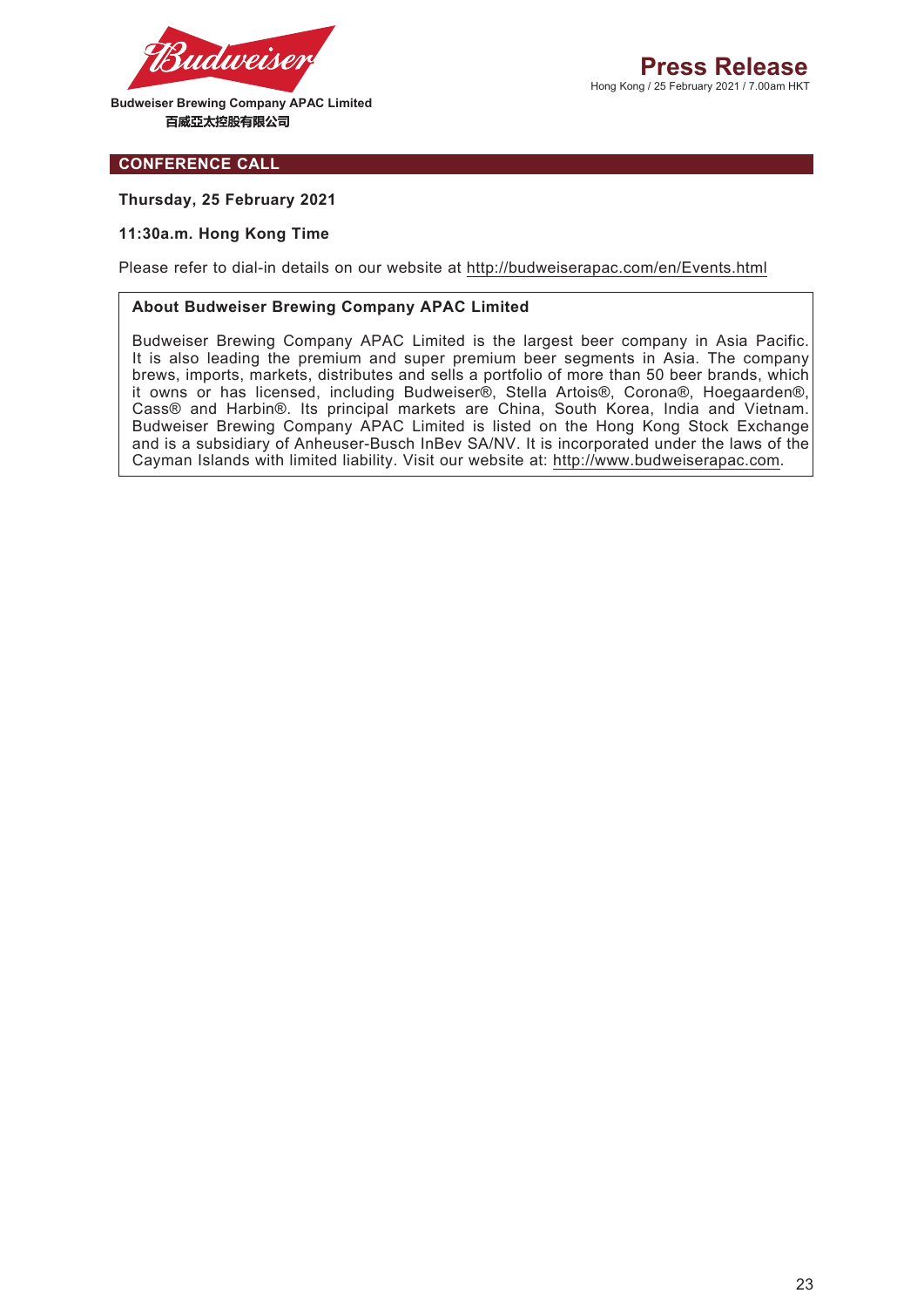

## **ANNEX 1 – UNAUDITED 4Q20 FINANCIAL INFORMATION**

The information below is prepared based on the Group's internal records and management accounts to provide additional information on our fourth quarter of 2019 (4Q19) and 2020 (4Q20) financial data. These data have not been reviewed or audited by independent auditors. Shareholders and potential investors are advised not to place undue reliance on the unaudited results.

**Consolidated performance (million USD)**

|                                                                                                                                                            | 4Q20                                                 | 4Q19                                                 | Organic<br>growth                                                              |
|------------------------------------------------------------------------------------------------------------------------------------------------------------|------------------------------------------------------|------------------------------------------------------|--------------------------------------------------------------------------------|
| <b>Total volumes (thousand his)</b>                                                                                                                        | 14,844                                               | 15,414                                               | $-2.6%$                                                                        |
| <b>Revenue</b><br>Gross profit<br>Gross margin<br><b>Normalized EBITDA</b><br>Normalized EBITDA margin<br><b>Normalized EBIT</b><br>Normalized EBIT margin | 1,190<br>586<br>49.2%<br>283<br>23.8%<br>111<br>9.3% | 1.202<br>594<br>49.4%<br>270<br>22.5%<br>111<br>9.2% | $-1.6%$<br>$-0.7%$<br>47 bps<br>$-3.6%$<br>$-47$ bps<br>$-14.0%$<br>$-129$ bps |
| Profit attributable to equity holders of Budweiser APAC<br>Normalized profit attributable to equity holders of<br><b>Budweiser APAC</b>                    | 13<br>15                                             | 45<br>37                                             |                                                                                |